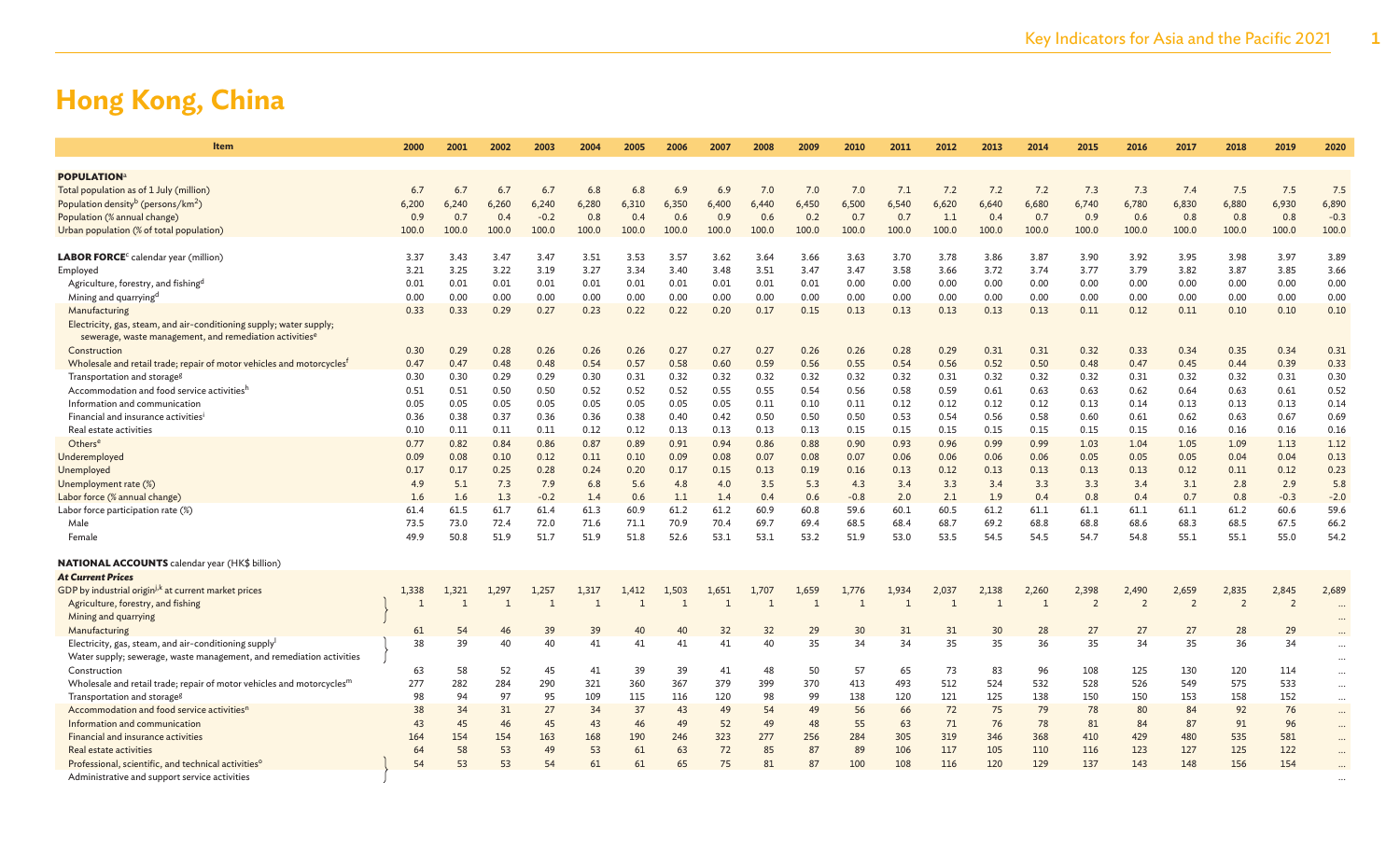| Item                                                                                                                               | 2000         | 2001         | 2002         | 2003           | 2004           | 2005                   | 2006         | 2007         | 2008         | 2009           | 2010                    | 2011                    | 2012          | 2013         | 2014           | 2015          | 2016           | 2017           | 2018           | 2019         | 2020                             |
|------------------------------------------------------------------------------------------------------------------------------------|--------------|--------------|--------------|----------------|----------------|------------------------|--------------|--------------|--------------|----------------|-------------------------|-------------------------|---------------|--------------|----------------|---------------|----------------|----------------|----------------|--------------|----------------------------------|
| Public administration and defense; compulsory social security <sup>p</sup><br>Education<br>Human health and social work activities | 243          | 256          | 253          | 248            | 249            | 248                    | 251          | 262          | 278          | 288            | 295                     | 314                     | 338           | 356          | 380            | 407           | 437            | 465            | 499            | 536          | $\cdots$<br>$\cdots$<br>$\cdots$ |
| Arts, entertainment, and recreation                                                                                                |              |              |              |                |                |                        |              |              |              |                |                         |                         |               |              |                |               |                |                |                |              | $\cdots$                         |
| Other service activities <sup>q</sup>                                                                                              | 139          | 143          | 139          | 131            | 126            | 139                    | 152          | 158          | 178          | 183            | 185                     | 195                     | 208           | 219          | 232            | 248           | 259            | 264            | 283            | 309          |                                  |
| Gross value added at basic prices                                                                                                  | 1,283        | 1.270        | 1.250        | 1,227          | 1,285          | 1,378                  | .474         | 1,605        | 1,620        | 1,582          | 1,737                   | 1,901                   | 2,013         | 2,098        | 2,206          | 2,325         | 2,418          | 2,551          | 2,700          | 2,740        |                                  |
| Taxes on products                                                                                                                  | 31           | 26           | 24           | 25             | 33             | 35                     | 40           | 65           | 58           | 55             | 69                      | 69                      | 64            | 75           | 83             | 95            | 84             | 111            | 118            | 94           |                                  |
| Statistical discrepancy                                                                                                            | 23           | 25           | 23           | $\overline{4}$ | $-2$           | $-1$<br>$\overline{7}$ | $-11$        | $-19$        | 29           | 23             | $-30$                   | $-36$                   | -40           | $-35$        | $-29$          | $-23$         | $-11$          | $-2$           | 17             | 11           | $\ddotsc$                        |
| Net primary income from abroad<br>GNI                                                                                              | 11           | 30           | $\mathbf{8}$ | 32             | 28             |                        | 36           | 53           | 101          | 50             | 38                      | 53                      | 29            | 41           | 47             | 44            | 63             | 116            | 135            | 144          | 148                              |
|                                                                                                                                    | 1,348        | 1,352        | 1,306        | 1,289          | 1,345          | 1,420                  | 1,539        | 1.704        | 1,808        | 1,709          | 1,814                   | 1,987                   | 2,067         | 2,179        | 2,307          | 2,443         | 2,553          | 2,775          | 2,970          | 2,988        | 2,837                            |
| <b>Structure of Output</b> (% of GDP at current basic prices)                                                                      |              |              |              |                |                |                        |              |              |              |                |                         |                         |               |              |                |               |                |                |                |              |                                  |
| <b>Agriculture</b> <sup>r</sup>                                                                                                    | 0.1          | 0.1          | 0.1          | 0.1            | 0.1            | 0.1                    | 0.1          | 0.1          | 0.1          | 0.1            | 0.1                     | 0.0                     | 0.1           | 0.1          | 0.1            | 0.1           | 0.1            | 0.1            | 0.1            | 0.1          |                                  |
| Industry <sup>s</sup>                                                                                                              | 12.6         | 11.8         | 11.0         | 10.1           | 9.4            | 8.7                    | 8.2          | 7.1          | 7.4          | 7.2            | 7.0                     | 6.8                     | 6.9           | 7.1          | 7.2            | 7.3           | 7.7            | 7.5            | 6.8            | 6.5          |                                  |
| Servicest                                                                                                                          | 87.3         | 88.1         | 88.9         | 89.8           | 90.5           | 91.3                   | 91.8         | 92.9         | 92.6         | 92.7           | 93.0                    | 93.1                    | 93.0          | 92.9         | 92.7           | 92.7          | 92.2           | 92.4           | 93.1           | 93.4         |                                  |
|                                                                                                                                    |              |              |              |                |                |                        |              |              |              |                |                         |                         |               |              |                |               |                |                |                |              |                                  |
| Expenditure on GDP at current market prices <sup>k</sup>                                                                           | 1,338        | 1,321        | 1.297        | 1,257          | 1,317          | 1,412                  | 1,503        | 1,651        | 1.707        | 1,659          | 1,776                   | 1,934                   | 2,037         | 2,138        | 2,260          | 2,398         | 2,490          | 2,659          | 2,835          | 2,845        | 2,689                            |
| Final consumption expenditure                                                                                                      | 910          | 922          | 891          | 861            | 908            | 942                    | 1,001        | 1,121        | 1,174        | 1,166          | 1,248                   | 1,393                   | 1,500         | 1,612        | 1,717          | 1,824         | 1,898          | 2,046          | 2,218          | 2,283        | 2,130                            |
| Household final consumption                                                                                                        | 784          | 788          | 753          | 723            | 771            | 812                    | 869          | 982          | 1,026        | 1,014          | 1,090                   | 1,224                   | 1,315         | 1,413        | 1,503          | 1,593         | 1,650          | 1,784          | 1,936          | 1,973        | 1,788                            |
| NPISHs final consumption                                                                                                           |              |              |              |                |                |                        |              |              |              |                |                         |                         |               |              |                |               |                |                |                |              |                                  |
| Government final consumption                                                                                                       | 125          | 135          | 138          | 138            | 136            | 131                    | 132          | 139          | 148          | 153            | 157                     | 169                     | 185           | 199          | 214            | 231           | 248            | 261            | 281            | 309          | 342                              |
| Gross capital formation                                                                                                            | 369          | 337          | 301          | 281            | 294            | 297                    | 335          | 353          | 359          | 362            | 424                     | 467                     | 514           | 514          | 538            | 517           | 536            | 587            | 624            | 518          | 510                              |
| Gross fixed capital formation                                                                                                      | 355          | 341          | 295          | 272            | 287            | 302                    | 337          | 340          | 351          | 340            | 387                     | 455                     | 517           | 516          | 531            | 537           | 535            | 576            | 612            | 521          | 460                              |
| Public                                                                                                                             | 65           | 63           | 58           | 56             | 53             | 46                     | 40           | 38           | 43           | 48             | 65                      | 77                      | 91            | 99           | 112            | 118           | 124            | 131            | 135            | 132          | 144                              |
| Private                                                                                                                            | 289          | 278          | 237          | 216            | 234            | 256                    | 297          | 302          | 308          | 291            | 322                     | 378                     | 426           | 416          | 419            | 419           | 412            | 445            | 478            | 389          | 316                              |
| Changes in inventories                                                                                                             | 14           | $-4$         | 6            | 9              | $\overline{7}$ | $-5$                   | $-2$         | 13           | 8            | 23             | 38                      | 12                      | $-4$          | $-2$         | $\overline{7}$ | $-21$         | $\Omega$       | 11             | 11             | $-3$         | 49                               |
| Acquisitions less disposals of valuables <sup>u</sup>                                                                              |              |              |              |                |                |                        |              |              |              |                |                         |                         |               | $\ldots$     |                |               |                |                | $\cdots$       |              |                                  |
| Exports of goods and services <sup>v</sup>                                                                                         | 1,686        | 1,622        | 1,713        | 1,895          | 2,210          | 2,506                  | 2,784        | 3,077        | 3,303        | 2,956          | 3,647                   | 4,117                   | 4,397         | 4,739        | 4,816          | 4,698         | 4,658          | 5,024          | 5,340          | 5,054        | 4,752                            |
| Exports of goods                                                                                                                   | 1,440        | 1,379        | 1,452        | 1,631          | 1,892          | 2,137                  | 2,361        | 2,574<br>503 | 2,758        | 2,454<br>501   | 3,021                   | 3,407                   | 3,633         | 3,926        | 3,987          | 3,889         | 3,893          | 4,213          | 4,453          | 4,255        | 4,245                            |
| Exports of services                                                                                                                | 246<br>1,627 | 243<br>1,560 | 261<br>1.608 | 264<br>1,780   | 318<br>2,095   | 368<br>2,333           | 423<br>2,616 | 2,901        | 544<br>3,129 | 2,825          | 626<br>3,543            | 711<br>4,043            | 764<br>4,374  | 813<br>4,726 | 829<br>4,811   | 809<br>4,641  | 765<br>4,601   | 811<br>4,997   | 887<br>5,346   | 799<br>5,010 | 507<br>4,703                     |
| Less: Imports of goods and services <sup>v</sup><br>Imports of goods                                                               | 1,280        | 1,217        | 1,264        | 1,443          | 1,703          | 1,896                  | 2,121        | 2,365        | 2,563        | 2,351          | 2,996                   | 3,465                   | 3,780         | 4,143        | 4,238          | 4,067         | 4,023          | 4,391          | 4,706          | 4,376        | 4,287                            |
| Imports of services                                                                                                                | 347          | 343          | 344          | 338            | 392            | 437                    | 495          | 536          | 565          | 474            | 547                     | 578                     | 594           | 583          | 574            | 574           | 578            | 606            | 640            | 634          | 416                              |
| <b>Statistical discrepancy</b>                                                                                                     |              |              |              |                |                |                        |              |              |              |                |                         |                         |               |              |                |               |                |                |                |              |                                  |
|                                                                                                                                    |              |              |              |                |                |                        |              |              |              |                |                         |                         |               |              |                |               |                |                |                |              |                                  |
| <b>Structure of Demand</b> (% of GDP at current market prices)                                                                     |              |              |              |                |                |                        |              |              |              |                |                         |                         |               |              |                |               |                |                |                |              |                                  |
| Household final consumption <sup>w</sup>                                                                                           | 58.6         | 59.6         | 58.0         | 57.5           | 58.6           | 57.5                   | 57.8         | 59.5         | 60.1         | 61.1           | 61.4                    | 63.3                    | 64.6          | 66.1         | 66.5           | 66.4          | 66.3           | 67.1           | 68.3           | 69.4         | 66.5                             |
| Government final consumption                                                                                                       | 9.4          | 10.2         | 10.6         | 11.0           | 10.4           | 9.2                    | 8.8          | 8.4          | 8.7          | 9.2            | 8.9                     | 8.7                     | 9.1           | 9.3          | 9.5            | 9.6           | 10.0           | 9.8            | 9.9            | 10.9         | 12.7                             |
| Gross capital formation                                                                                                            | 27.6         | 25.5         | 23.2         | 22.4           | 22.4           | 21.1                   | 22.3         | 21.4         | 21.0         | 21.8           | 23.9                    | 24.1                    | 25.2          | 24.0         | 23.8           | 21.5          | 21.5           | 22.1           | 22.0           | 18.2         | 19.0                             |
| Changes in inventories                                                                                                             | 1.1          | $-0.3$       | 0.4          | 0.7            | 0.5            | $-0.3$                 | $-0.1$       | 0.8          | 0.5          | 1.4            | 2.1                     | 0.6                     | $-0.2$        | $-0.1$       | 0.3            | $-0.9$        | 0.0            | 0.4            | 0.4            | $-0.1$       | 1.8                              |
| Exports of goods and services'                                                                                                     | 126.0        | 122.8        | 132.1        | 150.8          | 167.8          | 177.5                  | 185.2        | 186.4        | 193.4        | 178.1          | 205.3                   | 212.9                   | 215.8         | 221.6        | 213.1          | 195.9         | 187.0          | 188.9          | 188.4          | 177.7        | 176.7                            |
| Imports of goods and services'                                                                                                     | 121.6        | 118.1        | 123.9        | 141.7          | 159.1          | 165.2                  | 174.0        | 175.7        | 183.2        | 170.3          | 199.4                   | 209.0                   | 214.7         | 221.0        | 212.9          | 193.5         | 184.7          | 187.9          | 188.6          | 176.1        | 174.9                            |
| <b>Statistical discrepancy</b>                                                                                                     |              |              |              |                |                |                        |              |              |              |                |                         |                         |               |              |                |               |                |                |                |              |                                  |
|                                                                                                                                    |              |              |              |                |                |                        |              |              |              |                |                         |                         |               |              |                |               |                |                |                |              |                                  |
| <b>At Chained Prices</b> <sup>×</sup>                                                                                              |              |              |              |                |                |                        |              |              |              |                |                         |                         |               |              |                |               |                |                |                |              |                                  |
| GDP by industrial origin <sup>j,k</sup> at chained 2019 market prices                                                              | 1,539        | 1.548        | 1.573        | 1,622          | 1,763          | 1,893                  | 2,026        | 2,157        | 2,203        | 2,149          | 2,294                   | 2,405                   | 2,445         | 2,521        | 2,591          | 2,653         | 2,710          | 2,813          | 2,893          | 2,845        | 2,672                            |
| Agriculture, forestry, and fishing                                                                                                 |              |              |              | $\overline{3}$ | 3              | 3                      | 3            | 3            | 3            | $\overline{2}$ | $\overline{\mathbf{3}}$ | $\overline{\mathbf{3}}$ | $\mathcal{P}$ | 3            | $\overline{z}$ | $\mathcal{P}$ | $\overline{z}$ | $\overline{2}$ | $\overline{2}$ | 2            | $\overline{z}$                   |
| Mining and quarrying                                                                                                               |              |              |              |                |                |                        |              |              |              |                |                         |                         |               |              |                |               |                |                |                |              |                                  |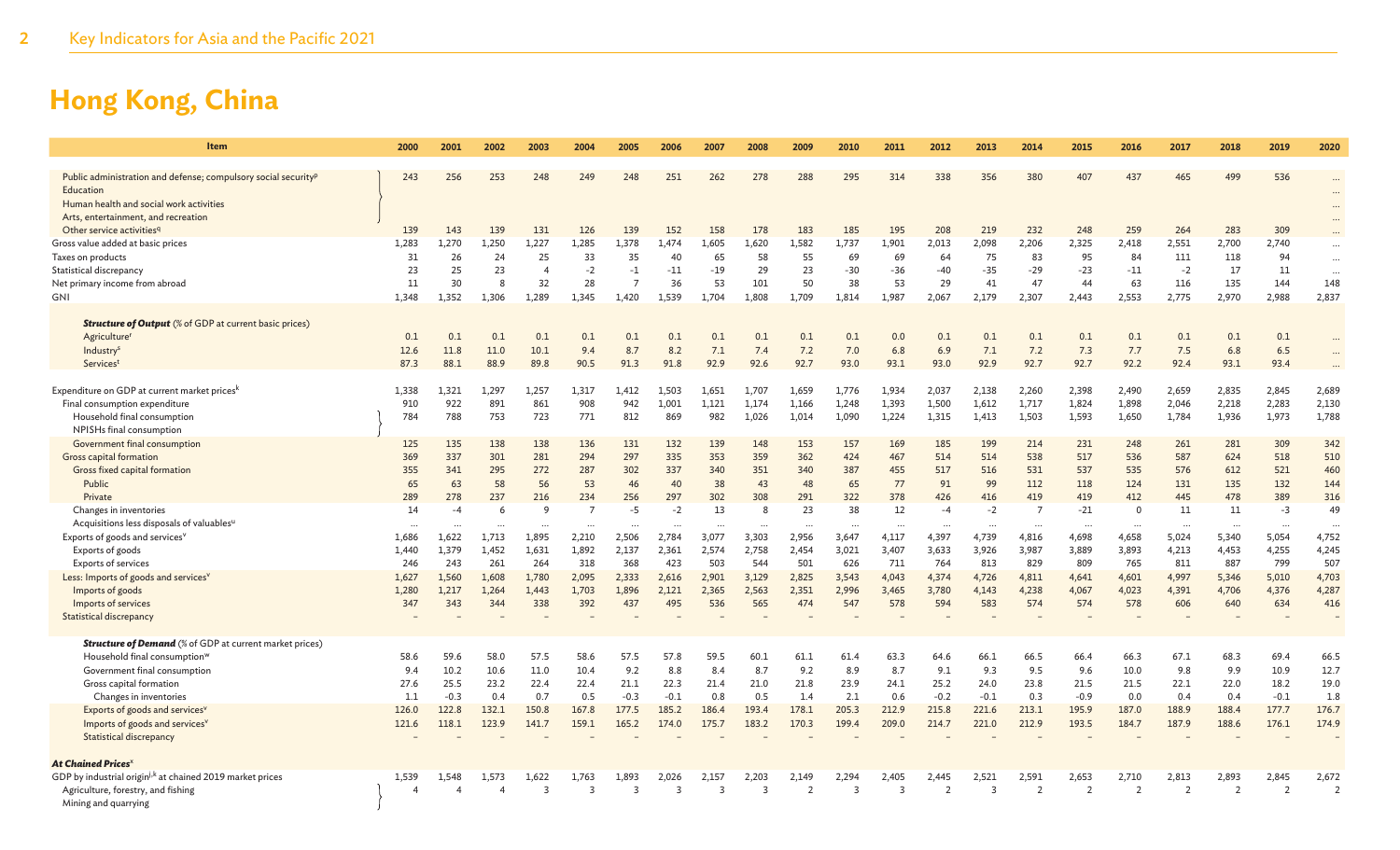| <b>Item</b>                                                                                                                  | 2000     | 2001     | 2002      | 2003     | 2004     | 2005                 | 2006                 | 2007     | 2008                 | 2009     | 2010     | 2011      | 2012     | 2013     | 2014     | 2015     | 2016     | 2017                 | 2018      | 2019     | 2020     |
|------------------------------------------------------------------------------------------------------------------------------|----------|----------|-----------|----------|----------|----------------------|----------------------|----------|----------------------|----------|----------|-----------|----------|----------|----------|----------|----------|----------------------|-----------|----------|----------|
| Manufacturing                                                                                                                | 43       | 39       | 36        | 32       | 33       | 33                   | 34                   | 33       | 31                   | 28       | 29       | 30        | 29       | 29       | 29       | 29       | 29       | 29                   | 29        | 29       | 28       |
| Electricity, gas, steam, and air-conditioning supply<br>Water supply; sewerage, waste management, and remediation activities | 30       | 30       | 32        | 32       | 33       | 34                   | 34                   | 34       | 35                   | 35       | 35       | 35        | 36       | 35       | 35       | 34       | 34       | 34                   | 34        | 34       | 30       |
| Construction                                                                                                                 | 93       | 91       | 89        | 85       | 77       | 71                   | 65                   | 64       | 70                   | 64       | 74       | 88        | 95       | 99       | 112      | 118      | 124      | 123                  | 127       | 114      | 108      |
| Wholesale and retail trade; repair of motor vehicles and motorcycles <sup>m</sup>                                            | 223      | 227      | 241       | 269      | 309      | 355                  | 385                  | 408      | 435                  | 394      | 459      | 501       | 511      | 527      | 534      | 528      | 531      | 553                  | 576       | 533      | 460      |
| Transportation and storage <sup>g</sup>                                                                                      | 79       | 79       | 83        | 83       | 94       | 101                  | 108                  | 113      | 116                  | 110      | 116      | 125       | 126      | 131      | 135      | 139      | 143      | 150                  | 154       | 152      | 92       |
| Accommodation and food service activities <sup>n</sup>                                                                       | 62       | 56       | 51        | 44       | 54       | 58                   | 63                   | 70       | 71                   | 63       | 69       | 75        | 76       | 79       | 81       | 79       | 80       | 81                   | 86        | 76       | 44       |
| Information and communication                                                                                                | 42       | 48       | 50        | 52       | 57       | 59                   | 63                   | 67       | 66                   | 67       | 68       | 70        | 72       | 75       | 78       | 81       | 84       | 88                   | 91        | 96       | 97       |
| Financial and insurance activities                                                                                           | 167      | 167      | 175       | 193      | 227      | 255                  | 296                  | 346      | 345                  | 359      | 381      | 406       | 410      | 441      | 465      | 493      | 513      | 541                  | 562       | 581      | 603      |
| Real estate activities                                                                                                       | 114      | 114      | 116       | 119      | 121      | 122                  | 122                  | 128      | 130                  | 131      | 129      | 132       | 137      | 122      | 124      | 121      | 125      | 128                  | 124       | 122      | 116      |
| Professional, scientific, and technical activities <sup>o</sup><br>Administrative and support service activities             | 89       | 90       | 92        | 90       | 94       | 101                  | 105                  | 113      | 115                  | 118      | 125      | 129       | 132      | 136      | 139      | 144      | 147      | 150                  | 153       | 154      | 146      |
| Public administration and defense; compulsory social security <sup>p</sup><br>Education                                      | 360      | 374      | 371       | 371      | 378      | 383                  | 386                  | 396      | 402                  | 414      | 423      | 430       | 439      | 450      | 461      | 473      | 487      | 502                  | 520       | 536      | 525      |
| Human health and social work activities                                                                                      |          |          |           |          |          |                      |                      |          |                      |          |          |           |          |          |          |          |          |                      |           |          |          |
| Arts, entertainment, and recreation                                                                                          |          |          |           |          |          |                      |                      |          |                      |          |          |           |          |          |          |          |          |                      |           |          |          |
| Other service activities <sup>q</sup>                                                                                        | 230      | 239      | 244       | 251      | 256      | 264                  | 273                  | 281      | 286                  | 287      | 290      | 292       | 295      | 296      | 298      | 300      | 302      | 304                  | 307       | 309      | 308      |
| Gross value added at basic prices                                                                                            | $\cdots$ | $\cdots$ | $\ddotsc$ | $\cdots$ |          | $\ddotsc$            | $\cdots$             | $\cdots$ | $\ddotsc$            | $\cdots$ | $\cdots$ |           | $\cdots$ | $\cdots$ | $\cdots$ | $\cdots$ | $\cdots$ | $\ddot{\phantom{a}}$ | $\ddotsc$ | $\cdots$ | $\cdots$ |
| Taxes on products                                                                                                            | 81       | 75       | 74        | 77       | 90       | 89                   | 96                   | 120      | 118                  | 112      | 119      | 111       | 99       | 93       | 99       | 106      | 97       | 110                  | 106       | 94       | 110      |
| Statistical discrepancy                                                                                                      | $\cdots$ | $\cdots$ | $\cdots$  |          |          |                      | $\ddot{\phantom{0}}$ | $\cdots$ | $\cdots$             |          |          | $\ddotsc$ |          | $\cdots$ |          | $\cdots$ |          | $\ddotsc$            | $\cdots$  |          |          |
| Net primary income from abroad                                                                                               | 13       | 38       | 11        | 44       | 38       | q                    | 47                   | 69       | 129                  | 64       | 48       | 65        | 35       | 47       | 52       | 49       | 68       | 123                  | 138       | 144      | 147      |
| <b>GNI</b>                                                                                                                   | 1,699    | 1,744    | 1,769     | 1,814    | 1,888    | 1,970                | 2,101                | 2,274    | 2,349                | 2,242    | 2,324    | 2,435     | 2,430    | 2,528    | 2,595    | 2,692    | 2,778    | 2,937                | 3,041     | 2,988    | 2,816    |
| <b>Growth of Output</b> (% annual change)                                                                                    |          |          |           |          |          |                      |                      |          |                      |          |          |           |          |          |          |          |          |                      |           |          |          |
| GDP                                                                                                                          | 7.7      | 0.6      | 1.7       | 3.1      | 8.7      | 7.4                  | 7.0                  | 6.5      | 2.1                  | $-2.5$   | 6.8      | 4.8       | 1.7      | 3.1      | 2.8      | 2.4      | 2.2      | 3.8                  | 2.8       | $-1.7$   | $-6.1$   |
| Agriculture                                                                                                                  |          | 0.3      | $-2.6$    | $-5.3$   | 0.4      | $-0.2$               | $-3.3$               | $-4.3$   | $-17.0$              | $-4.6$   | 3.9      | 0.8       | $-3.2$   | 4.9      | $-6.0$   | $-6.8$   | $-2.0$   | $-5.2$               | $-1.8$    | $-0.8$   | 4.8      |
| Industry <sup>s</sup>                                                                                                        | $\cdots$ | $-3.8$   | $-3.2$    | -4.7     | $-1.9$   | $-1.4$               | $-2.1$               | $-0.2$   | 1.4                  | $-4.7$   | 7.7      | 8.9       | 4.4      | 1.5      | 7.4      | 2.4      | 3.0      | $-0.7$               | 2.5       | $-6.4$   | $-7.1$   |
| Servicest                                                                                                                    | $\cdots$ | 1.8      | 2.9       | 4.5      | 9.7      | 7.8                  | 6.8                  | 7.1      | 2.4                  | $-1.7$   | 6.9      | 5.2       | 1.8      | 2.7      | 2.5      | 1.7      | 2.3      | 3.5                  | 3.1       | $-0.7$   | $-6.6$   |
|                                                                                                                              |          |          |           |          |          |                      |                      |          |                      |          |          |           |          |          |          |          |          |                      |           |          |          |
| Expenditure on GDP at chained 2019 market prices                                                                             | 1,539    | 1,548    | 1,573     | 1,622    | 1,763    | 1,893                | 2,026                | 2,157    | 2,203                | 2,149    | 2,294    | 2,405     | 2,445    | 2,521    | 2,591    | 2,653    | 2,710    | 2,813                | 2,893     | 2,845    | 2,672    |
| Final consumption expenditure                                                                                                | 1,185    | 1,210    | 1,204     | 1,193    | 1,267    | 1,300                | 1,370                | 1,479    | 1,507                | 1,514    | 1,601    | 1,723     | 1,793    | 1,871    | 1,933    | 2,022    | 2,066    | 2,172                | 2,284     | 2,283    | 2,112    |
| Household final consumption                                                                                                  | 1,004    | 1,018    | 1,008     | 992      | 1,063    | 1,100                | 1,167                | 1,268    | 1,293                | 1,295    | 1,374    | 1,489     | 1,550    | 1,622    | 1,676    | 1,756    | 1,791    | 1,889                | 1,989     | 1,973    | 1,778    |
| <b>NPISHs final consumption</b>                                                                                              |          |          |           |          |          |                      |                      |          |                      |          |          |           |          |          |          |          |          |                      |           |          |          |
| Government final consumption                                                                                                 | 184      | 196      | 201       | 206      | 209      | 204                  | 205                  | 212      | 216                  | 221      | 229      | 234       | 243      | 249      | 257      | 266      | 275      | 283                  | 295       | 309      | 335      |
| <b>Gross capital formation</b>                                                                                               | 410      | 400      | 396       | 406      | 416      | 416                  | 451                  | 485      | 485                  | 488      | 544      | 561       | 580      | 598      | 608      | 558      | 580      | 611                  | 623       | 518      | 507      |
| Gross fixed capital formation                                                                                                | 399      | 410      | 394       | 400      | 413      | 430                  | 460                  | 475      | 481                  | 465      | 500      | 552       | 589      | 604      | 603      | 584      | 584      | 602                  | 612       | 521      | 462      |
| Public                                                                                                                       | 91       | 90       | 90        | 91       | 86       | 74                   | 65                   | 60       | 64                   | 72       | 95       | 107       | 118      | 125      | 135      | 137      | 141      | 142                  | 140       | 132      | 141      |
| Private                                                                                                                      | 308      | 320      | 304       | 309      | 326      | 353                  | 391                  | 409      | 411                  | 388      | 403      | 442       | 468      | 477      | 467      | 446      | 443      | 459                  | 471       | 389      | 321      |
| Changes in inventories                                                                                                       | 21       | $-7$     | 9         | 14       | 11       | $-7$                 | $-2$                 | 18       | 11                   | 31       | 49       | 14        | $-3$     | $-1$     | 8        | $-20$    | $\Omega$ | 12                   | 11        | $-3$     | 44       |
| Acquisitions less disposals of valuables <sup>u</sup>                                                                        |          | $\cdots$ |           |          | $\cdots$ | $\ddot{\phantom{a}}$ |                      | $\cdots$ | $\ddot{\phantom{a}}$ |          |          | $\cdots$  |          | $\cdots$ | $\cdots$ | $\cdots$ | $\cdots$ |                      | $\cdots$  |          | $\cdots$ |
| Exports of goods and services <sup>v</sup>                                                                                   | 2,011    | 1,990    | 2,160     | 2,443    | 2,837    | 3,182                | 3,506                | 3,795    | 3,928                | 3,570    | 4,197    | 4,399     | 4,540    | 4,895    | 4,943    | 4,875    | 4,908    | 5,195                | 5,385     | 5,054    | 4,754    |
| Exports of goods                                                                                                             | 1,714    | 1,684    | 1,825     | 2,096    | 2,424    | 2,724                | 3,003                | 3,210    | 3,314                | 2,941    | 3,471    | 3,632     | 3,752    | 4,060    | 4,094    | 4,023    | 4,086    | 4,350                | 4,500     | 4,255    | 4,243    |
| <b>Exports of services</b>                                                                                                   | 301      | 311      | 341       | 353      | 419      | 464                  | 510                  | 591      | 620                  | 630      | 727      | 768       | 789      | 836      | 850      | 852      | 822      | 845                  | 884       | 799      | 511      |
| Imports of goods and services <sup>v</sup>                                                                                   | 2,044    | 2,024    | 2,167     | 2,414    | 2,762    | 3,020                | 3,319                | 3,620    | 3,737                | 3,437    | 4,063    | 4,291     | 4,473    | 4,843    | 4,893    | 4,807    | 4,849    | 5,169                | 5,401     | 5,010    | 4,701    |
| Imports of goods                                                                                                             | 1,612    | 1,588    | 1,724     | 1,991    | 2,293    | 2,503                | 2,739                | 3,009    | 3,121                | 2,904    | 3,481    | 3,713     | 3,883    | 4,268    | 4,331    | 4,215    | 4,245    | 4,554                | 4,769     | 4,376    | 4,284    |
| Imports of services<br>Statistical discrepancy                                                                               | 416      | 419      | 427       | 412      | 458      | 504                  | 564                  | 596      | 603                  | 525      | 578      | 576       | 589      | 577      | 564      | 592      | 604      | 616                  | 633       | 634      | 418      |
|                                                                                                                              |          |          |           |          |          |                      |                      |          |                      |          |          |           |          |          |          |          |          |                      |           |          |          |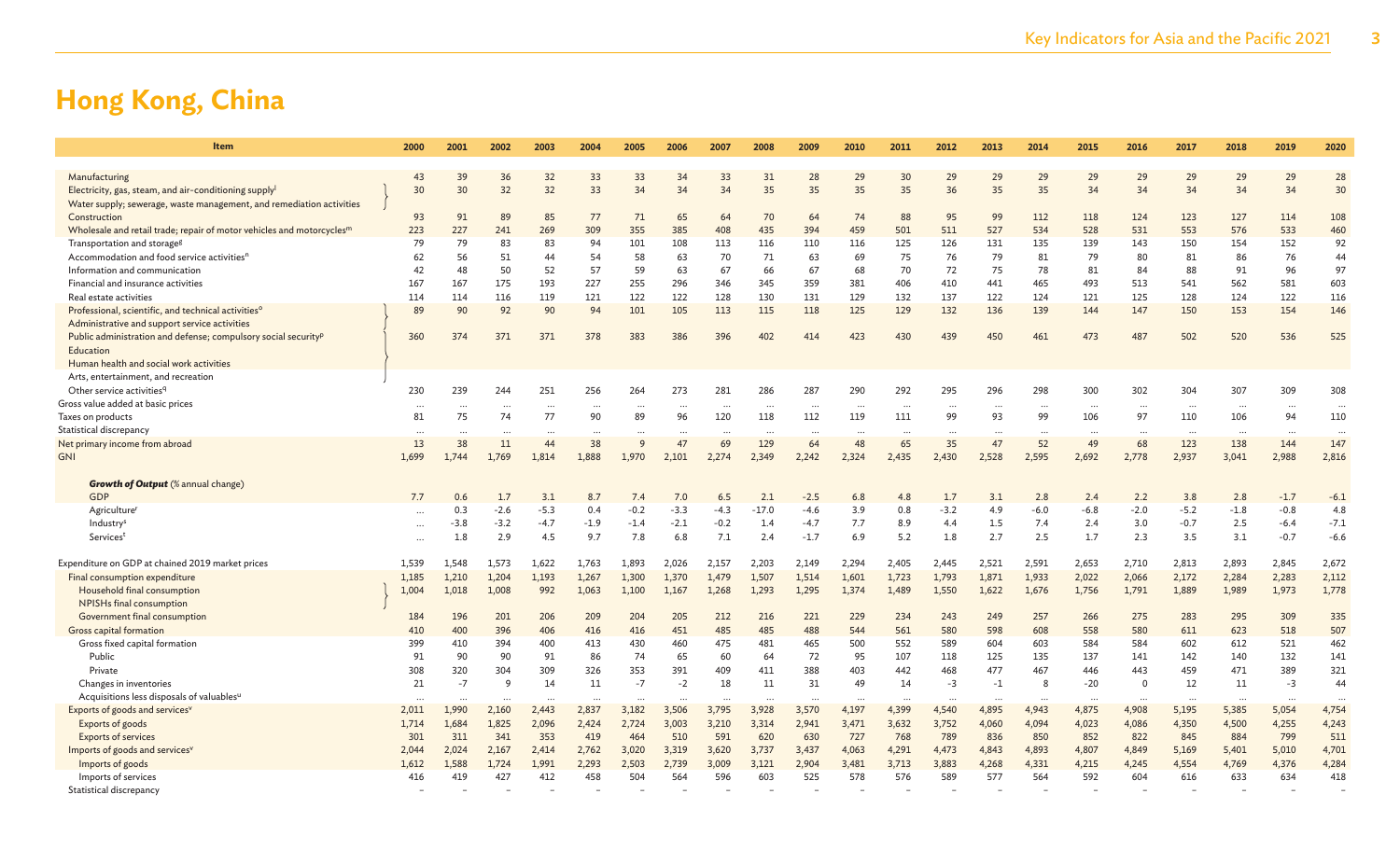| Item                                                                  | 2000         | 2001    | 2002                            | 2003    | 2004     | 2005            | 2006    | 2007            | 2008    | 2009     | 2010     | 2011         | 2012     | 2013           | 2014     | 2015    | 2016     | 2017    | 2018     | 2019     | 2020         |
|-----------------------------------------------------------------------|--------------|---------|---------------------------------|---------|----------|-----------------|---------|-----------------|---------|----------|----------|--------------|----------|----------------|----------|---------|----------|---------|----------|----------|--------------|
| <b>Growth of Demand</b> (% annual change)                             |              |         |                                 |         |          |                 |         |                 |         |          |          |              |          |                |          |         |          |         |          |          |              |
| Household final consumption <sup>w</sup>                              | 4.5          | 1.4     | $-1.0$                          | $-1.6$  | 7.1      | 3.5             | 6.1     | 8.6             | 1.9     | 0.2      | 6.1      | 8.4          | 4.1      | 4.6            | 3.3      | 4.8     | 2.0      | 5.5     | 5.3      | $-0.8$   | $-9.9$       |
| Government final consumption                                          | 2.4          | 6.3     | 2.9                             | 2.4     | 1.4      | $-2.6$          | 0.9     | 3.2             | 2.0     | 2.3      | 3.4      | 2.5          | 3.6      | 2.7            | 3.1      | 3.4     | 3.4      | 2.8     | 4.2      | 5.1      | 8.1          |
| Gross capital formation                                               | 16.1         | $-2.6$  | $-0.8$                          | 2.4     | 2.5      | 0.0             | 8.3     | 7.6             | $-0.1$  | 0.7      | 11.3     | 3.1          | 3.5      | 3.1            | 1.6      | $-8.1$  | 4.0      | 5.4     | 1.8      | $-16.9$  | $-2.0$       |
| Exports of goods and services <sup>v</sup>                            | 16.9         | $-1.1$  | 8.6                             | 13.1    | 16.1     | 12.2            | 10.2    | 8.2             | 3.5     | $-9.1$   | 17.6     | 4.8          | 3.2      | 7.8            | 1.0      | $-1.4$  | 0.7      | 5.8     | 3.7      | $-6.1$   | $-5.9$       |
| Imports of goods and services <sup>v</sup>                            | 17.1         | $-1.0$  | 7.0                             | 11.4    | 14.4     | 9.3             | 9.9     | 9.1             | 3.2     | $-8.0$   | 18.2     | 5.6          | 4.2      | 8.3            | 1.0      | -1.8    | 0.9      | 6.6     | 4.5      | $-7.2$   | $-6.2$       |
| <b>Investment Financing at Current Prices</b>                         |              |         |                                 |         |          |                 |         |                 |         |          |          |              |          |                |          |         |          |         |          |          |              |
| Gross capital formation                                               | 369          | 337     | 301                             | 281     | 294      | 297             | 335     | 353             | 359     | 362      | 424      | 467          | 514      | 514            | 538      | 517     | 536      | 587     | 624      | 518      | 510          |
| Gross national saving                                                 | 428          | 418     | 403                             | 417     | 425      | 465             | 526     | 568             | 615     | 526      | 549      | 575          | 546      | 546            | 570      | 596     | 634      | 709     | 730      | 684      | 685          |
| Gross domestic saving                                                 | 428          | 399     | 407                             | 396     | 409      | 470             | 503     | 529             | 533     | 493      | 529      | 542          | 537      | 527            | 543      | 574     | 593      | 614     | 618      | 562      | 558          |
| Net primary income from abroad                                        | 11           | 30      | -8                              | 32      | 28       | $\overline{7}$  | 36      | 53              | 101     | 50       | 38       | 53           | 29       | 41             | 47       | 44      | 63       | 116     | 135      | 144      | 148          |
| Net current transfers from abroad <sup>y</sup>                        | $-11$        | $-11$   | $-12$                           | $-11$   | $-12$    | $-12$           | $-13$   | $-14$           | $-18$   | $-16$    | $-18$    | $-20$        | $-20$    | $-21$          | $-20$    | $-22$   | $-21$    | $-21$   | $-23$    | $-22$    | $-22$        |
| <b>Savings and Investment</b> (% of GDP at current market prices)     |              |         |                                 |         |          |                 |         |                 |         |          |          |              |          |                |          |         |          |         |          |          |              |
| Gross domestic saving                                                 | 32.0         | 30.2    | 31.3                            | 31.5    | 31.1     | 33.3            | 33.4    | 32.1            | 31.2    | 29.7     | 29.8     | 28.0         | 26.4     | 24.6           | 24.0     | 23.9    | 23.8     | 23.1    | 21.8     | 19.7     | 20.8         |
| Gross national saving                                                 | 32.0         | 31.6    | 31.1                            | 33.2    | 32.3     | 32.9            | 35.0    | 34.4            | 36.0    | 31.7     | 30.9     | 29.7         | 26.8     | 25.5           | 25.2     | 24.9    | 25.5     | 26.7    | 25.7     | 24.0     | 25.5         |
| Gross capital formation                                               | 27.6         | 25.5    | 23.2                            | 22.4    | 22.4     | 21.1            | 22.3    | 21.4            | 21.0    | 21.8     | 23.9     | 24.1         | 25.2     | 24.0           | 23.8     | 21.5    | 21.5     | 22.1    | 22.0     | 18.2     | 19.0         |
| At Current Market Prices (HK\$)                                       |              |         |                                 |         |          |                 |         |                 |         |          |          |              |          |                |          |         |          |         |          |          |              |
| Per capita GDP                                                        | 200,675      | 196,765 | 192,367                         | 186,704 | 194,140  | 207,263         | 219,240 | 238,676         | 245,406 | 237,960  | 252,887  | 273,549      | 284,899  | 297,860        | 312,609  | 328,924 | 339,454  | 359,780 | 380,502  | 378,901  | 359,343      |
| Per capita GNI                                                        |              |         | 202,287 201,301 193,611 191,492 |         | 198,264  | 208,359 224,419 |         | 246,312 259,851 |         | 245,096  | 258,240  | 281,019      | 289,019  | 303,504        | 319,056  | 335,010 | 347,986  | 375,412 | 398,595  | 398,044  | 379,181      |
| <b>PRODUCTION INDEXES</b> period averages                             |              |         |                                 |         |          |                 |         |                 |         |          |          |              |          |                |          |         |          |         |          |          |              |
| Agriculture; 1983-1987 = 100                                          | 42.0         | 43.0    | 43.0                            | 41.0    | 37.0     | 42.0            | 38.0    | 30.0            | 18.0    | 15.0     | 15.0     | 16.0         | 17.0     | 17.0           | 16.0     | 16.0    | 16.0     | 17.0    | 18.0     | 18.0     | 18.0         |
| Manufacturing <sup>z</sup> ; 2000   2015 = 100                        | 100.0        | 95.6    | 86.2                            | 78.3    | 80.6     | 114.2           | 116.7   | 115.0           | 107.4   | 98.5     | 101.9    | 102.7        | 101.9    | 102.0          | 101.6    | 100.0   | 99.6     | 100.0   | 101.3    | 101.7    | 95.8         |
| <b>ENERGY</b> annual values                                           |              |         |                                 |         |          |                 |         |                 |         |          |          |              |          |                |          |         |          |         |          |          |              |
| Coal (t '000)                                                         |              |         |                                 |         |          |                 |         |                 |         |          |          |              |          |                |          |         |          |         |          |          |              |
| Production                                                            |              |         |                                 |         |          |                 |         |                 |         |          |          |              |          |                |          |         |          |         |          |          |              |
| Exports <sup>aa</sup>                                                 | $\mathbf{1}$ |         | $\overline{3}$                  | 13      | $\Omega$ | $\Omega$        |         |                 |         | $\Omega$ | $\Omega$ | $\mathsf{C}$ | $\Omega$ | $\overline{2}$ | $\Omega$ |         | $\Omega$ |         | $\Omega$ | $\Omega$ | $\mathbf{0}$ |
| Imports                                                               | 6,060        | 8.034   | 8,721                           | 10,690  | 10,692   | 10,825          | 11,404  | 12,261          | 11.345  | 12,332   | 10,324   | 12,529       | 12,351   | 12,974         | 13,789   | 11,184  | 11,161   | 10,503  | 10,884   | 10,035   | 5,485        |
| Consumption                                                           | 6,059        | 8,034   | 8,718                           | 10,677  | 10,692   | 10,825          | 11,404  | 12,261          | 11,345  | 12,332   | 10,324   | 12,529       | 12,351   | 12,972         | 13,789   | 11,184  | 11,161   | 10,503  | 10,884   | 10,035   | 5,485        |
|                                                                       |              |         |                                 |         |          |                 |         |                 |         |          |          |              |          |                |          |         |          |         |          |          |              |
| Electricity (kWh million)                                             |              |         |                                 |         |          |                 |         |                 |         |          |          |              |          |                |          |         |          |         |          |          |              |
| Production                                                            | 31,329       | 32,429  | 34,312                          | 35,506  | 37,129   | 38,448          | 38,613  | 38,948          | 37,990  | 38,728   | 38,292   | 39,026       | 38,752   | 39,063         | 39,803   | 37,924  | 38,154   | 36,917  | 36,459   | 36,795   | 35,085       |
| Exports                                                               | 1,181        | 1,581   | 2,175                           | 3,008   | 3,087    | 4,498           | 4,528   | 4,035           | 3,553   | 3,731    | 2,609    | 2,957        | 1,838    | 1,650          | 1,226    | 1,187   | 1,205    | 1,341   | 556      |          |              |
| Imports                                                               | 10,203       | 10,355  | 10,182                          | 10,397  | 9,837    | 11,001          | 10,897  | 10,959          | 11,297  | 11,590   | 10,511   | 10,735       | 11,156   | 9,969          | 10,288   | 11,742  | 11,621   | 12,576  | 12,599   | 12,381   | 12,699       |
| Consumption                                                           | 36,299       | 37,261  | 38,087                          | 38,454  | 39,223   | 40,048          | 40,334  | 40,853          | 40,929  | 41,491   | 41,863   | 42,064       | 43,031   | 42,556         | 43,880   | 43,912  | 44,028   | 43,779  | 44,199   | 44,803   | 44,098       |
| Retail prices (HK\$/L)                                                |              |         |                                 |         |          |                 |         |                 |         |          |          |              |          |                |          |         |          |         |          |          |              |
| Gasoline, unleaded                                                    | 10.3         | 10.6    | 10.6                            | 11.0    | 11.7     | 12.5            | 13.1    | 13.1            | 14.7    | 12.5     | 13.6     | 15.3         | 15.8     | 15.7           | 15.6     | 13.7    | 13.2     | 14.0    | 15.1     | 15.7     | 15.6         |
| <b>Diesel</b>                                                         | 6.3          | 5.8     | 5.8                             | 6.1     | 6.7      | 7.8             | 8.6     | 8.8             | 10.3    | 8.6      | 9.7      | 11.6         | 12.2     | 12.5           | 12.6     | 10.9    | 10.7     | 11.9    | 13.5     | 14.3     | 14.2         |
| <b>PRICE INDEXES</b> period averages                                  |              |         |                                 |         |          |                 |         |                 |         |          |          |              |          |                |          |         |          |         |          |          |              |
| Consumer (national) <sup>ab</sup> ; October 2014-September 2015 = 100 | 78.4         | 77.1    | 74.8                            | 72.8    | 72.6     | 73.2            | 74.7    | 76.2            | 79.5    | 80.0     | 81.8     | 86.1         | 89.6     | 93.5           | 97.7     | 100.6   | 103.0    | 104.5   | 107.0    | 110.1    | 110.5        |
| Food and nonalcoholic beverages                                       | $\cdots$     |         |                                 |         |          | 57.7            | 59.1    | 63.3            | 73.9    | 74.6     | 77.2     | 84.9         | 90.4     | 94.3           | 97.7     | 100.9   | 104.5    | 105.7   | 110.2    | 121.1    | 130.2        |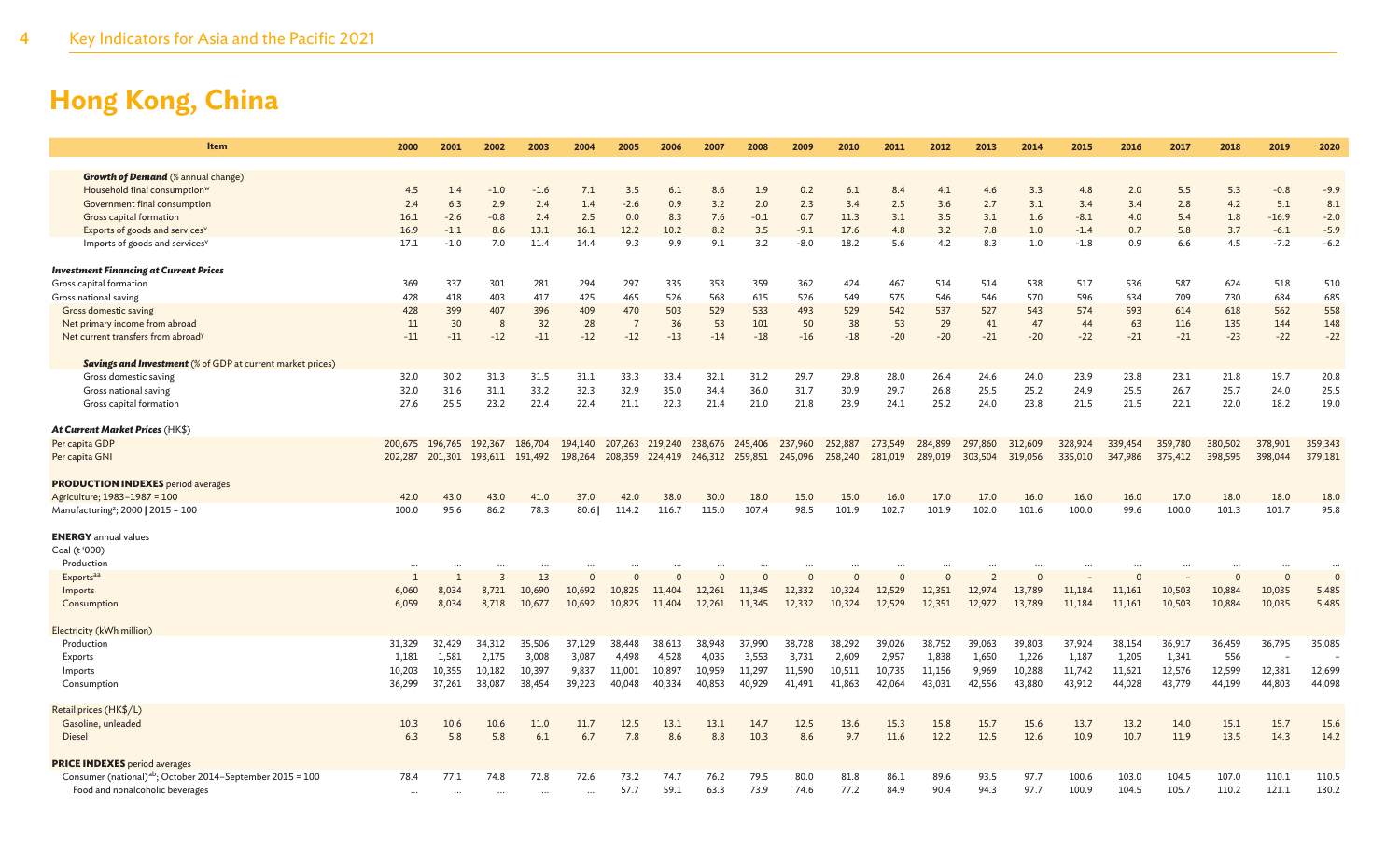| Item                                                                 | 2000              | 2001              | 2002              | 2003             | 2004                 | 2005                     | 2006         | 2007         | 2008         | 2009         | 2010         | 2011         | 2012         | 2013          | 2014          | 2015          | 2016          | 2017          | 2018          | 2019          | 2020          |
|----------------------------------------------------------------------|-------------------|-------------------|-------------------|------------------|----------------------|--------------------------|--------------|--------------|--------------|--------------|--------------|--------------|--------------|---------------|---------------|---------------|---------------|---------------|---------------|---------------|---------------|
|                                                                      |                   |                   |                   |                  |                      |                          |              |              |              |              |              |              |              |               |               |               |               |               |               |               |               |
| Alcoholic beverages, tobacco, and narcotics<br>Clothing and footwear |                   |                   |                   |                  |                      | 64.9<br>81.0             | 62.5<br>81.9 | 61.8<br>85.2 | 61.8<br>85.9 | 73.5<br>88.1 | 75.9<br>89.7 | 88.9<br>95.8 | 91.5<br>98.8 | 92.9<br>100.4 | 98.9<br>101.3 | 100.2<br>99.6 | 101.8<br>96.3 | 102.4<br>95.9 | 103.8<br>97.5 | 105.0<br>95.8 | 105.6<br>90.8 |
| Housing, water, electricity, gas, and other fuels                    |                   |                   |                   |                  | $\cdots$             | 66.0                     | 68.9         | 70.1         | 72.2         | 72.9         | 75.4         | 80.0         | 83.7         | 89.2          | 95.7          | 100.9         | 104.5         | 106.3         | 109.1         | 112.2         | 110.7         |
| Furnishings, household equipment, and routine household maintenance  |                   |                   |                   |                  | $\cdots$             | 84.2                     | 85.8         | 87.2         | 89.5         | 88.5         | 87.5         | 89.8         | 93.0         | 96.0          | 98.5          | 100.5         | 102.2         | 103.5         | 106.1         | 108.4         | 110.2         |
| Health                                                               |                   |                   |                   |                  |                      | 76.9                     | 77.5         | 78.9         | 81.8         | 83.2         | 85.3         | 88.3         | 91.4         | 94.5          | 97.6          | 100.9         | 105.3         | 109.3         | 113.6         | 117.7         | 120.6         |
| Transport                                                            |                   |                   |                   |                  |                      | 85.3                     | 86.0         | 85.9         | 88.1         | 87.4         | 89.1         | 93.1         | 95.9         | 98.2          | 100.3         | 99.9          | 101.5         | 103.9         | 105.5         | 107.7         | 106.9         |
| Communication                                                        |                   |                   |                   |                  | $\cdots$             | 156.0                    | 146.7        | 136.8        | 129.8        | 123.5        | 119.3        | 114.2        | 108.4        | 105.0         | 103.4         | 98.3          | 93.7          | 90.3          | 85.3          | 79.0          | 76.6          |
| Recreation and culture                                               |                   |                   |                   |                  | $\cdots$             | 89.9                     | 89.9         | 92.6         | 95.5         | 93.9         | 96.0         | 98.4         | 100.9        | 102.8         | 103.2         | 99.3          | 98.7          | 98.1          | 102.0         | 105.0         | 103.7         |
| Education                                                            |                   |                   |                   | $\cdots$         | $\cdots$<br>$\cdots$ | 90.9                     | 92.6         | 92.5         | 88.2         | 84.4         | 85.5         | 87.6         | 90.0         | 93.4          | 97.2          | 101.0         | 104.9         | 105.3         | 102.9         | 105.6         | 108.2         |
| Restaurants and hotels                                               |                   |                   |                   |                  | $\cdots$             | 70.6                     | 71.5         | 73.3         | 77.6         | 78.8         | 80.0         | 84.2         | 88.8         | 92.6          | 96.9          | 101.0         | 104.3         | 107.1         | 110.2         | 112.6         | 113.5         |
| Miscellaneous goods and services                                     |                   |                   |                   |                  |                      | 78.8                     | 80.7         | 82.1         | 85.7         | 87.5         | 89.9         | 93.4         | 95.3         | 96.7          | 98.7          | 100.3         | 101.4         | 102.1         | 103.7         | 105.1         | 106.0         |
| Producers <sup>z,ac</sup> ; 2000   2015 = 100                        | $\cdots$<br>100.0 | $\ddotsc$<br>98.4 | $\ddotsc$<br>95.7 | $\cdots$<br>95.4 | $\cdots$<br>97.6     | 85.9                     | 87.8         | 90.4         | 95.5         | 93.9         | 99.6         | 107.9        | 107.9        | 104.6         | 102.8         | 100.0         | 101.3         | 105.2         | 107.2         | 108.3         | 110.8         |
| Implicit GDP deflator; 2019 = 100                                    | 86.9              | 85.4              | 82.5              | 77.5             | 74.7                 | 74.6                     | 74.2         | 76.5         | 77.5         | 77.2         | 77.4         | 80.4         | 83.3         | 84.8          | 87.2          | 90.4          | 91.9          | 94.5          | 98.0          | 100.0         | 100.6         |
|                                                                      |                   |                   |                   |                  |                      |                          |              |              |              |              |              |              |              |               |               |               |               |               |               |               |               |
| <b>Price Indexes</b> (% annual change)                               |                   |                   |                   |                  |                      |                          |              |              |              |              |              |              |              |               |               |               |               |               |               |               |               |
| Consumer price indexab                                               | $-3.8$            | $-1.6$            | $-3.0$            | $-2.6$           | $-0.4$               | 1.0                      | 2.0          | 2.0          | 4.3          | 0.5          | 2.4          | 5.3          | 4.1          | 4.3           | 4.4           | 3.0           | 2.4           | 1.5           | 2.4           | 2.9           | 0.3           |
| Food and nonalcoholic beverages price index (national)               | $\cdots$          | $\ddots$          | $\ddotsc$         | $\cdots$         |                      | $\overline{\phantom{a}}$ | 2.4          | 7.1          | 16.7         | 0.9          | 3.5          | 10.0         | 6.5          | 4.3           | 3.6           | 3.3           | 3.6           | 1.1           | 4.3           | 9.9           | 7.5           |
| Producer price index                                                 | 0.2               | $-1.6$            | $-2.7$            | $-0.3$           | 2.3                  | 0.8                      | 2.2          | 3.0          | 5.6          | $-1.7$       | 6.0          | 8.3          | 0.1          | $-3.1$        | $-1.7$        | $-2.7$        | 1.3           | 3.8           | 2.0           | 1.0           | 2.3           |
| Implicit GDP deflator                                                | $-3.4$            | $-1.8$            | $-3.4$            | $-6.0$           | $-3.6$               | $-0.2$                   | $-0.5$       | 3.1          | 1.3          | $-0.4$       | 0.3          | 3.9          | 3.5          | 1.8           | 2.9           | 3.6           | 1.6           | 2.9           | 3.7           | 2.0           | 0.6           |
|                                                                      |                   |                   |                   |                  |                      |                          |              |              |              |              |              |              |              |               |               |               |               |               |               |               |               |
| <b>MONEY AND INTEREST RATES</b> as of end of period (HK\$ billion)   |                   |                   |                   |                  |                      |                          |              |              |              |              |              |              |              |               |               |               |               |               |               |               |               |
| Foreign assets (net)                                                 |                   |                   |                   |                  |                      |                          |              |              |              |              |              |              |              |               |               |               | 6,552.5       | 7,475.2       | 7,854.8       | 8,127.9       | 8,437.9       |
| Domestic claims                                                      |                   |                   |                   |                  |                      |                          |              |              |              |              |              |              |              |               |               |               | 4.998.2       | 5,781.4       | 6,049.1       | 6,694.7       | 7,088.4       |
| Claims on central government (net)                                   |                   |                   |                   |                  |                      |                          |              |              |              |              |              |              |              |               |               |               | $-1,082.9$    | $-1,233.0$    | $-1,297.6$    | $-1,243.9$    | $-1,107.9$    |
| Claims on other financial corporations                               |                   |                   |                   |                  |                      |                          |              |              |              |              |              |              |              |               |               |               | 743.7         | 1,073.6       | 1,111.4       | 1,183.5       | 1,247.3       |
| Claims on state and local government units <sup>ad</sup>             |                   |                   |                   |                  |                      |                          |              |              |              |              |              |              |              |               |               |               |               |               |               |               |               |
| Claims on public nonfinancial corporations <sup>ae</sup>             |                   |                   |                   |                  |                      |                          |              |              |              |              |              |              |              |               |               |               |               | $\ddotsc$     | $\cdots$      |               |               |
| Claims on private sector                                             |                   |                   |                   |                  |                      |                          |              |              |              |              |              |              |              |               |               |               | 5,337.4       | 5,940.8       | 6,235.3       | 6,755.0       | 6,949.0       |
| Broad money liabilities <sup>af</sup>                                |                   |                   |                   |                  |                      |                          |              |              |              |              |              |              |              |               |               |               | 9.337.9       | 10.536.9      | 10,949.2      | 11,473.6      | 12,163.3      |
| Currency outside depository corporations                             | $\cdots$          | $\cdots$          | $\cdots$          | $\cdots$         |                      | $\cdots$                 |              |              |              | $\cdots$     | $\cdots$     |              | $\cdots$     | $\cdots$      | $\cdots$      | $\cdots$      | 387.          | 439.5         | 468.2         | 496.5         | 537.4         |
| Transferable deposits                                                |                   |                   |                   |                  |                      |                          |              |              |              |              |              |              |              |               |               |               | 1.263.8       | 1.392.7       | 1.414.6       | 1.434.2       | 1,937.5       |
| Other deposits                                                       |                   |                   |                   |                  |                      |                          |              |              |              |              |              |              |              |               | $\cdots$      |               | 7,293.8       | 8,158.0       | 8,596.2       | 9,105.7       | 9,185.0       |
| Securities other than shares                                         |                   |                   |                   |                  |                      |                          |              |              |              |              |              |              |              |               | $\cdots$      | $\cdots$      | 392.7         | 546.6         | 470.1         | 437.1         | 503.3         |
| Liabilities excluded from Broad Money <sup>ag</sup>                  |                   |                   |                   |                  |                      |                          |              | $\ddotsc$    |              |              |              |              |              |               | $\cdots$      | $\cdots$      | 2,212.7       | 2,719.8       | 2,954.7       | 3,349.0       | 3,363.1       |
| Money Supply (M2) <sup>af,ah</sup> (% annual change)                 | 7.8               | $-2.7$            | $-0.9$            | 8.4              | 9.3                  | 5.1                      | 15.4         | 20.8         | 2.6          | 5.3          | 8.1          | 12.9         | 11.1         | 12.4          | 9.5           | 5.5           | 7.7           | 10.0          | 4.3           | 2.8           | 5.8           |
| M2 <sup>af, ah</sup> (% of GDP at current market prices)             | 272.9             | 268.7             | 271.2             | 303.5            | 316.4                | 310.1                    | 336.2        | 369.9        | 367.1        | 397.9        | 401.7        | 416.5        | 439.4        | 470.3         | 487.2         | 484.4         | 502.2         | 517.2         | 506.1         | 518.4         | 580.5         |
|                                                                      |                   |                   |                   |                  |                      |                          |              |              |              |              |              |              |              |               |               |               |               |               |               |               |               |
| <b>Interest Rates</b> period averages (% per annum)                  |                   |                   |                   |                  |                      |                          |              |              |              |              |              |              |              |               |               |               |               |               |               |               |               |
| On deposits                                                          |                   |                   |                   |                  |                      |                          |              |              |              |              |              |              |              |               |               |               |               |               |               |               |               |
| Savings                                                              | 4.5               | 2.2               | 0.1               | 0.0              | 0.0                  | 1.0                      | 2.5          | 2.1          | 0.1          | 0.0          | 0.0          | 0.0          | 0.0          | 0.0           | 0.0           | 0.0           | 0.0           | 0.0           | 0.0           | 0.1           | 0.0           |
| Time: 6 months                                                       | 5.1               | 2.4               | 0.5               | 0.1              | 0.1                  | 1.5                      | 2.8          | 2.6          | 0.8          | 0.1          | 0.0          | 0.1          | 0.1          | 0.1           | 0.1           | 0.0           | 0.0           | 0.0           | 0.1           | 0.2           | 0.1           |
| 12 months                                                            | 5.4               | 2.5               | 0.8               | 0.1              | 0.3                  | 1.7                      | 3.0          | 2.8          | 1.0          | 0.3          | 0.2          | 0.2          | 0.2          | 0.2           | 0.2           | 0.1           | 0.1           | 0.2           | 0.2           | 0.3           | 0.2           |
| On loans and discounts                                               |                   |                   |                   |                  |                      |                          |              |              |              |              |              |              |              |               |               |               |               |               |               |               |               |
| <b>Commercial bills</b>                                              | 9.2               | 7.0               | 5.1               | 5.0              | 5.0                  | 6.1                      | 7.9          | 7.6          | 5.4          | 5.0          | 5.0          | 5.0          | 5.0          | 5.0           | 5.0           | 5.0           | 5.0           | 5.0           | 5.0           | 5.1           | 5.0           |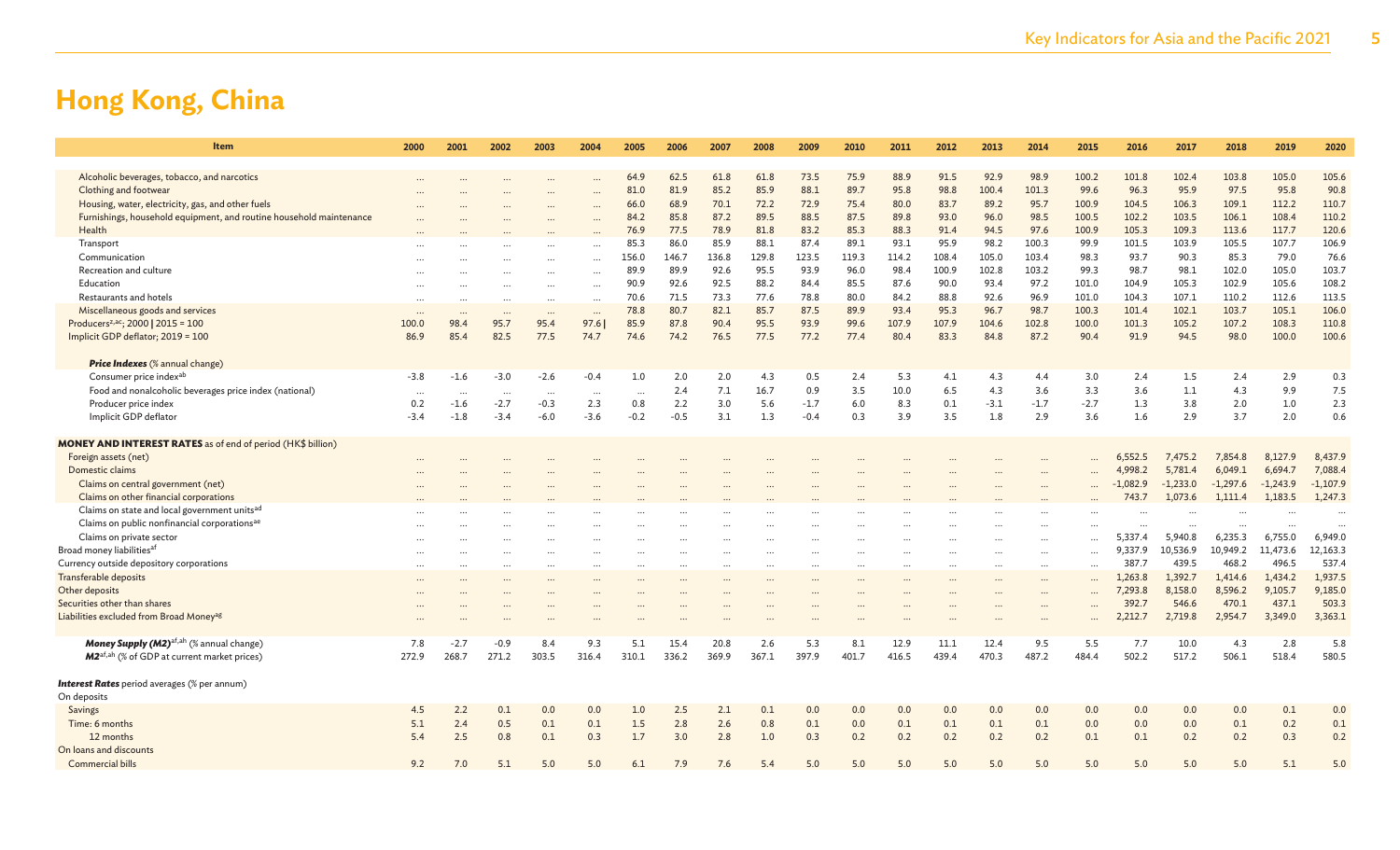| Item                                                                        | 2000      | 2001 | 2002          | 2003           | 2004          | 2005            | 2006            | 2007              | 2008              | 2009              | 2010               | 2011            | 2012            | 2013             | 2014           | 2015            | 2016           | 2017             | 2018           | 2019      | 2020                 |
|-----------------------------------------------------------------------------|-----------|------|---------------|----------------|---------------|-----------------|-----------------|-------------------|-------------------|-------------------|--------------------|-----------------|-----------------|------------------|----------------|-----------------|----------------|------------------|----------------|-----------|----------------------|
| <b>GOVERNMENT FINANCE</b> fiscal year beginning 1 April (HK\$ million)      |           |      |               |                |               |                 |                 |                   |                   |                   |                    |                 |                 |                  |                |                 |                |                  |                |           |                      |
| General Government                                                          |           |      |               |                |               |                 |                 |                   |                   |                   |                    |                 |                 |                  |                |                 |                |                  |                |           |                      |
| Revenue                                                                     |           |      | 190,532       | 204,324        | 246,537       | 277,108         | 305,352         | 368,242           | 330,289           | 335,793           | 395,879            | 459,937         | 479,719         | 458,870          | 532,289        | 519,700         | 612,800        | 685,800          | 674,500        |           |                      |
| <b>Taxes</b>                                                                |           |      | 116,167       | 130,933        | 155,611       | 175,069         | 187.699         | 230.137           | 217.201           | 207,400           | 240,496            | 274,992         | 278,979         | 286,161          | 349,415        | 344,600         | 338,100        | 380,600          | 391,500        |           |                      |
| Taxes on income, profits, and capital gains                                 |           |      | 71,848        | 79,491         | 95,594        | 110,485         | 114,065         | 132,489           | 145,315           | 121,506           | 141,599            | 178,155         | 180,861         | 182,002          | 199,617        | 205,300         | 203,200        | 206,200          | 236,100        |           |                      |
| Payable by individuals                                                      |           |      | 33,049        | 30.721         | 36,954        | 40,688          | 42,151          | 41,066            | 41,159            | 44,901            | 48,917             | 57,309          | 54,964          | 60,389           | 64,992         | 63,400          | 64,500         | 66,200           | 66,100         | $\ddotsc$ |                      |
| Payable by corporations and other enterprises                               |           |      | 38,799        | 48,770         | 58,640        | 69,797          | 71,914          | 91,423            | 104,156           | 76,605            | 92,682             | 120,846         | 125,897         | 121,613          | 134,625        | 141,900         | 138,700        | 140,000          | 170,000        |           |                      |
| Other taxes on income, profits, and capital gains                           |           |      |               |                |               |                 |                 |                   |                   |                   |                    |                 |                 |                  |                |                 |                |                  |                |           |                      |
| Taxes on payroll and workforce                                              |           |      |               |                |               |                 |                 |                   |                   |                   |                    |                 |                 |                  |                |                 |                |                  |                |           | $\cdots$             |
| Taxes on property                                                           |           |      | 10,994        | 12,606         | 14,034        | 15,920          | 16,291          | 10,725            | 8,152             | 11,775            | 10,772             | 11,718          | 13,588          | 17,908           | 24,580         | 24,700          | 24,300         | 25,500           | 20,800         |           | $\cdots$             |
| Taxes on goods and services<br>Taxes on international trade and transaction |           |      | 31,540<br>700 | 37,122<br>805  | 43,456<br>930 | 45,873<br>1.041 | 54,267<br>1.161 | 83,523<br>1,279   | 60,623<br>1,263   | 71,266<br>1,236   | 84,796<br>1,515    | 81,526<br>1,645 | 81,363<br>1,138 | 83,129<br>878    | 121,958<br>913 | 111,200<br>900  | 107,100<br>900 | 145,200<br>1,000 | 131,000<br>700 |           | $\cdots$             |
| Other taxes                                                                 |           |      | 1,085         | 909            | 1.597         | 1,750           | 1,915           | 2,121             | 1,848             | 1,617             | 1,814              | 1,948           | 2,029           | 2,244            | 2,347          | 2,500           | 2,600          | 2,700            | 2,900          |           | $\cdots$             |
| Social contributions                                                        |           |      | 26            | 23             | 20            | 18              | 17              | 17                | 16                | 14                | 13                 | 13              | 10              | 9                | $\mathcal{R}$  |                 |                |                  |                |           |                      |
| Grants                                                                      |           |      |               |                |               |                 |                 |                   |                   |                   |                    |                 |                 |                  |                |                 |                |                  |                |           |                      |
| Other revenue                                                               |           |      | 74.339        | 73,368         | 90,906        | 102,021         | 117.636         | 138,088           | 113.072           | 128,379           | 155,370            | 184,932         | 200,730         | 172,700          | 182,866        | 175,100         | 274,700        | 305,200          | 283,000        |           | $\cdots$             |
| Expense                                                                     |           |      | 272.083       | 266,967        | 253,661       | 277.516         | 245,787         | 263,074           | 316,293           | 312,157           | 309,148            | 369,223         | 390.055         | 426,005          | 413,992        | 458,100         | 474,300        | 489,500          | 543,600        |           | $\cdots$             |
| Compensation of employees                                                   |           |      | 70,614        | 68.772         | 64.051        | 62.703          | 63.919          | 67.090            | 70,866            | 70,494            | 71.656             | 78,875          | 85,202          | 88,872           | 93,559         | 98,400          | 104,000        | 107,300          | 113,900        |           | $\cdots$             |
| Use of goods and services                                                   |           |      | 61,675        | 60,421         | 49,995        | 48,718          | 70,698          | 78,831            | 82,314            | 86,933            | 102,437            | 100,366         | 124,075         | 121,102          | 143,814        | 154,600         | 166,600        | 171,900          | 171,600        |           | $\cdots$             |
| Consumption of fixed capital                                                |           |      | 3,563         | 3,782          | 9.844         | 10.110          | 9,396           | 9,336             | 9,928             | 10,583            | 9,971              | 10,723          | 11,134          | 11.680           | 12,022         | 13,500          | 15,300         | 15,800           | 15,900         | $\cdots$  | $\cdots$             |
| Interest                                                                    | $\cdots$  |      | 50            | 35             | 752           | 1,083           | 1,038           | 1,015             | 901               | 874               | 963                | 1,359           | 1,871           | 2,534            | 2,593          | 2,200           | 2,200          | 2,200            | 2,500          |           | $\cdots$             |
| <b>Subsidies</b>                                                            |           |      | 72            | 247            | 333           | 313             | 216             | 182               | 277               | 451               | 365                | 322             | 327             | 342              | 3,295          | 3,000           | 1,900          | 1,700            | 1,400          |           |                      |
| Grants                                                                      |           |      | 55            | 52             | 73            | 59              | 61              | 314               | 2,352             | 7,036             | 489                | 162             | 102             | 543              | $-27$          |                 | 300            | 200              | 100            |           | $\ddot{\phantom{a}}$ |
| Social benefits                                                             |           |      | 69,861        | 62,870         | 61,214        | 87,406          | 33,883          | 35,859            | 40,702            | 42,561            | 43,118             | 52,318          | 59,860          | 75,122           | 61,136         | 67,700          | 68,800         | 68,000           | 87,000         |           |                      |
| Other expense                                                               |           |      | 66,193        | 70,788         | 67,399        | 67,124          | 66,576          | 70,447            | 108,953           | 93,225            | 80,149             | 125,098         | 107,484         | 125,810          | 97,600         | 118,700         | 115,200        | 122,400          | 151,200        |           |                      |
| Net operating balance                                                       |           |      | .551<br>-8.   | $-62.643$      | $-7.124$      | $-408$          | 59.565          | 105.168           | 13.996            | 23.636            | 86.731             | 90.714          | 89,664          | 32,865           | 118,297        | 61,600          | 138,500        | 196,300          | 130,900        |           |                      |
| Gross operating balance                                                     |           |      | -77,988       | $-58,861$      | 2,720         | 9,702           |                 | 68,961 114,504    | 23,924            | 34,219            | 96,702             | 101,437         | 100,798         | 44,545           | 130,319        | 75,100          | 153,800        | 212,100          | 146,800        |           |                      |
| <b>Transactions in Nonfinancial Assets</b>                                  |           |      |               |                |               |                 |                 |                   |                   |                   |                    |                 |                 |                  |                |                 |                |                  |                |           |                      |
| Net/gross investment in nonfinancial assets                                 | $\cdots$  |      | 5,191         | 9.868          | 5,755         | $-19.809$       | 2.394           | $-2.362$          | 3.302             | 5.501             | 13.180             | 17.596          | 17.773          | 18.453           | 22,340         | 28,600          | 21,400         | 29,100           | 31,600         | $\cdots$  | $\cdots$             |
| <b>Fixed assets</b><br>Inventories                                          |           |      | 2,578         | 7,538<br>2,330 | 5,207<br>548  | $-17,163$       | 3,162<br>$-768$ | 2,490<br>$-4,852$ | 6,475<br>$-3,173$ | 6,616<br>$-1,115$ | 15,682<br>$-2,502$ | 17,524<br>72    | 17,503<br>270   | 18,647<br>$-194$ | 21,179         | 25,000<br>3,600 | 17,800         | 27,300<br>1,800  | 30,300         |           | $\ddotsc$            |
| Valuables                                                                   |           |      | 2,613         |                |               | $-2,646$        |                 |                   |                   |                   |                    |                 |                 |                  | 1,161          |                 | 3,600          |                  | 1,300          |           |                      |
| Nonproduced assets                                                          |           |      |               |                |               |                 |                 |                   |                   |                   |                    |                 |                 |                  |                |                 |                |                  |                |           |                      |
| Expenditure                                                                 |           |      |               | 276,835        | 259,416       | 257,707         | 248,181         | 260,712           | 319,595           | 317,658           | 322,328            | 386,819         | 407<br>.828     | 444,458          | 436,332        | 486,700         | 495,700        | 518,600          | 575,200        |           |                      |
| Net lending/Net borrowing                                                   |           |      | -86.742       | $-72.511$      | $-12.879$     | 19,401          | 57.171          | 107.530           | 10.694            | 18.135            | 73.551             | 73,118          | 71,891          | 14,412           | 95,957         | 33,000          | 117,100        | 167,200          | 99,300         |           |                      |
| Primary balance                                                             |           |      | -86,692       | -72,476        | $-12,127$     | 20,484          | 58,209          | 108,545           | 11,595            | 19,009            | 74,514             | 74,477          | 73,762          | 16,946           | 98,550         | 35,200          | 119,300        | 169,400          | 101,800        |           |                      |
| <b>Transactions in Financial Assets and Liabilities (Financing)</b>         |           |      |               |                |               |                 |                 |                   |                   |                   |                    |                 |                 |                  |                |                 |                |                  |                |           |                      |
| Net acquisition of financial assets                                         |           |      | -66,481       | $-58,183$      | 25,205        | 59,557          | 72,333          | 124,151           | 26,027            | 49,370            | 105,070            | 108,531         | 112,828         | 58,095           | 118,153        | 61,000          | 150,300        | 183,700          | 117,100        |           |                      |
| Domestic                                                                    |           |      | $-66,481$     | $-58,183$      | 25,205        | 59,557          | 72,333          | 124,151           | 26,027            | 49,370            | 105,070            | 108,531         | 112,828         | 58,095           | 118,153        | 61,000          | 150,300        | 183,700          | 117,100        | $\ddots$  | $\cdots$             |
| External                                                                    |           |      |               |                |               |                 |                 |                   |                   |                   |                    |                 |                 |                  |                |                 |                |                  |                |           | $\cdots$             |
| Net incurrence of liabilities                                               | $\ddotsc$ |      | 20,261        | 14,328         | 38,084        | 40,156          | 15,162          | 16,621            | 15,333            | 31,235            | 31,519             | 35,413          | 40,937          | 43,683           | 22,196         | 28,000          | 33,200         | 16,500           | 17,800         | $\ddotsc$ | $\cdots$             |
| Domestic                                                                    |           |      | 20,261        | 14,328         | 25,823        | 39,569          | 14,988          | 16,051            | 16,387            | 33,005            | 31,345             | 35,627          | 41,051          | 43,281           | 22,038         | 21,000          | 24,800         | 16,600           | 17,600         |           |                      |
| External                                                                    |           |      |               |                | 12,261        | 587             | 174             | 570               | $-1,054$          | $-1.770$          | 174                | $-214$          | $-114$          | 402              | 158            | 7,000           | 8,400          | $-100$           | 200            |           |                      |
| <b>Government Finance</b> (% of GDP at current market prices)               |           |      |               |                |               |                 |                 |                   |                   |                   |                    |                 |                 |                  |                |                 |                |                  |                |           |                      |
| Revenue                                                                     |           |      |               | 16.3           | 18.7          | 19.6            | 20.3            | 22.3              | 19.3              | 20.2              | 22.3               | 23.8            | 23.5            | 21.5             | 23.6           | 21.7            | 24.6           | 25.8             | 23.8           |           |                      |
| Taxes                                                                       |           |      | 9.0           | 10.4           | 11.8          | 12.4            | 12.5            | 13.9              | 12.7              | 12.5              | 13.5               | 14.2            | 13.7            | 13.4             | 15.5           | 14.4            | 13.6           | 14.3             | 13.8           |           |                      |
|                                                                             |           |      |               |                |               |                 |                 |                   |                   |                   |                    |                 |                 |                  |                |                 |                |                  |                |           |                      |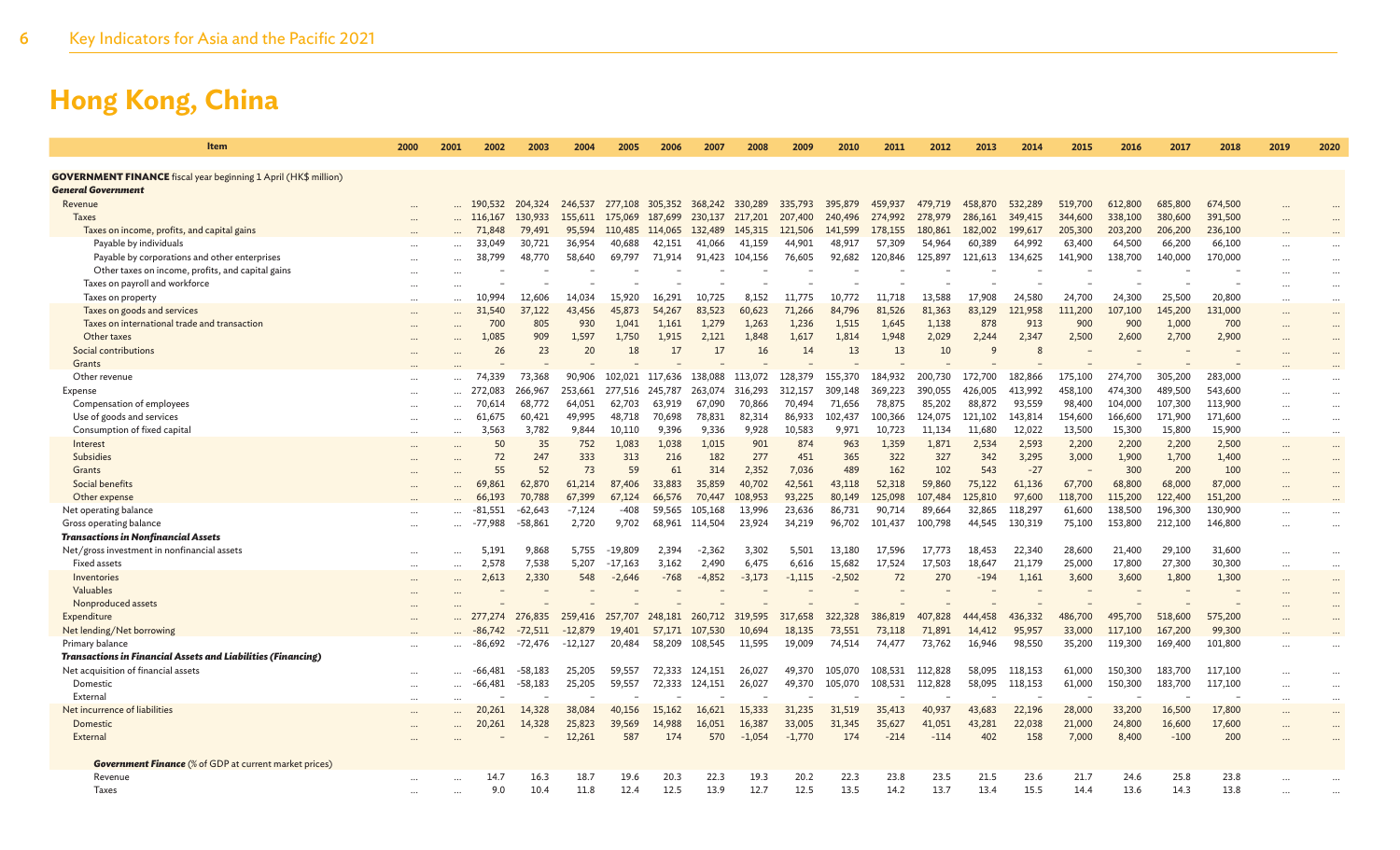| Item                                                               | 2000      | 2001      | 2002    | 2003    | 2004    | 2005                    | 2006    | 2007    | 2008    | 2009    | 2010    | 2011    | 2012    | 2013    | 2014    | 2015    | 2016    | 2017    | 2018    | 2019                 | 2020     |
|--------------------------------------------------------------------|-----------|-----------|---------|---------|---------|-------------------------|---------|---------|---------|---------|---------|---------|---------|---------|---------|---------|---------|---------|---------|----------------------|----------|
| Taxes payable by individuals                                       |           |           | 2.5     | 2.4     | 2.8     | 2.9                     | 2.8     | 2.5     | 2.4     | 2.7     | 2.8     | 3.0     | 2.7     | 2.8     | 2.9     | 2.6     | 2.6     | 2.5     | 2.3     |                      |          |
| Taxes payable by corporations and other enterprises                |           |           | 3.0     | 3.9     | 4.5     | 4.9                     | 4.8     | 5.5     | 6.1     | 4.6     | 5.2     | 6.2     | 6.2     | 5.7     | 6.0     | 5.9     | 5.6     | 5.3     | 6.0     |                      |          |
| Expenditure                                                        |           |           | 21.4    | 22.0    | 19.7    | 18.2                    | 16.5    | 15.8    | 18.7    | 19.1    | 18.1    | 20.0    | 20.0    | 20.8    | 19.3    | 20.3    | 19.9    | 19.5    | 20.3    | $\ddot{\phantom{a}}$ |          |
| Net lending/Net borrowing                                          |           |           | $-6.7$  | $-5.8$  | $-1.0$  | 1.4                     | 3.8     | 6.5     | 0.6     | 1.1     | 4.1     | 3.8     | 3.5     | 0.7     | 4.2     | 1.4     | 4.7     | 6.3     | 3.5     |                      |          |
| Primary balance                                                    |           |           | -6.7    | $-5.8$  | $-0.9$  | 1.5                     | 3.9     | 6.6     | 0.7     | 1.1     | 4.2     | 3.9     | 3.6     | 0.8     | 4.4     | 1.5     | 4.8     | 6.4     | 3.6     |                      |          |
|                                                                    |           |           |         |         |         |                         |         |         |         |         |         |         |         |         |         |         |         |         |         |                      |          |
| <b>Expenditure by Function, General Government</b>                 |           |           |         |         |         |                         |         |         |         |         |         |         |         |         |         |         |         |         |         |                      |          |
| Total expenditure                                                  |           |           | 277,274 | 276,834 | 259,416 | 257,707 248,181 260,712 |         |         | 319,595 | 317,658 | 322,328 | 386,819 | 407,828 | 444,458 | 436,332 | 486,800 | 495,700 | 518,600 | 575,200 |                      |          |
| General public services                                            | $\cdots$  | $\ddotsc$ | 55,453  | 47,901  | 51,574  | 73,318                  | 53,507  | 54,186  | 63,327  | 61,584  | 61,038  | 63,667  | 67,589  | 69,632  | 68,157  | 73,300  | 79,900  | 79,300  | 67,700  | $\ddotsc$            |          |
| Defense                                                            |           | $\cdots$  |         |         |         |                         |         |         |         |         |         |         |         |         |         |         |         |         |         |                      |          |
| Public order and safety                                            |           |           | 28,418  | 27,885  | 27,141  | 23,509                  | 25,751  | 28,677  | 28,971  | 31,094  | 31,300  | 33,317  | 35,727  | 37,258  | 41,233  | 45,900  | 45,100  | 48,800  | 53,800  |                      | $\cdots$ |
| Economic affairs                                                   | $\cdots$  |           | 25,995  | 28,073  | 25,223  | 23,253                  | 19,245  | 21,892  | 20,428  | 36,610  | 35,224  | 40,050  | 51,549  | 75,065  | 63,000  | 72,000  | 75,500  | 72,000  | 68,700  |                      |          |
| <b>Environmental protection</b>                                    |           |           | 10,624  | 10,070  | 8,397   | 7,302                   | 8.013   | 8,437   | 10,089  | 10,878  | 10,861  | 12,162  | 13,005  | 12,923  | 15,749  | 16,600  | 17,300  | 18,100  | 20,400  |                      |          |
| Housing and community amenities                                    |           |           | 29,256  | 31,126  | 19,110  | 13,874                  | 16,006  | 17,168  | 19,041  | 21,755  | 21,977  | 23,759  | 26,018  | 27,012  | 31,159  | 35,500  | 35,900  | 38,800  | 41,700  |                      |          |
| Health                                                             |           |           | 33,602  | 34,736  | 33,340  | 30,918                  | 34,057  | 35,464  | 38,878  | 40,698  | 42,883  | 48,525  | 63,293  | 71.334  | 63,623  | 77,400  | 70,400  | 77,000  | 85,600  | $\ddotsc$            |          |
| Recreation, culture, and religion                                  |           |           | 8,634   | 8,618   | 8,452   | 7,727                   | 8,763   | 8,982   | 39,803  | 12,192  | 13,378  | 21,168  | 15,403  | 14,970  | 13,454  | 14,200  | 15,500  | 17,300  | 26,700  |                      | $\cdots$ |
| Education                                                          |           |           | 53,023  | 54,764  | 51,715  | 47,059                  | 49,758  | 51,522  | 56,277  | 57,786  | 62,505  | 67,777  | 72,332  | 72,275  | 76,381  | 81,700  | 84,500  | 92,500  | 113,200 |                      |          |
| Social protection                                                  | $\ddotsc$ |           | 32,269  | 33,661  | 34,464  | 30.747                  | 33,081  | 34,384  | 42,781  | 45,061  | 43,162  | 76,394  | 62,912  | 63,989  | 63,576  | 70,200  | 71,600  | 74,800  | 97,400  | $\ddot{\phantom{a}}$ |          |
| <b>Expenditure by Function</b> (% of GDP at current market prices) |           |           |         |         |         |                         |         |         |         |         |         |         |         |         |         |         |         |         |         |                      |          |
| Education                                                          |           |           | 4.1     | 4.4     | 3.9     | 3.3                     | 3.3     | 3.1     | 3.3     | 3.5     | 3.5     | 3.5     | 3.6     | 3.4     | 3.4     | 3.4     | 3.4     | 3.5     | 4.0     |                      |          |
| Health                                                             |           |           | 2.6     | 2.8     | 2.5     | 2.2                     | 2.3     | 2.1     | 2.3     | 2.5     | 2.4     | 2.5     | 3.1     | 3.3     | 2.8     | 3.2     | 2.8     | 2.9     | 3.0     |                      |          |
| <b>Social Protection</b>                                           |           |           | 2.5     | 2.7     | 2.6     | 2.2                     | 2.2     | 2.1     | 2.5     | 2.7     | 2.4     | 3.9     | 3.1     | 3.0     | 2.8     | 2.9     | 2.9     | 2.8     | 3.4     |                      |          |
|                                                                    |           |           |         |         |         |                         |         |         |         |         |         |         |         |         |         |         |         |         |         |                      |          |
| <b>EXTERNAL TRADE</b> calendar year (HK\$ billion)                 |           |           |         |         |         |                         |         |         |         |         |         |         |         |         |         |         |         |         |         |                      |          |
| Exports, fob                                                       | 1,573     | 1.481     | 1.561   | 1,742   | 2,019   | 2,250                   | 2,461   | 2,688   | 2,824   | 2,469   | 3,031   | 3,337   | 3,434   | 3,560   | 3,673   | 3,605   | 3,588   | 3,876   | 4,158   | 3,989                | 3,928    |
| Imports, cif                                                       | 1,658     | 1.568     | 1.619   | 1,806   | 2,111   | 2.329                   | 2.600   | 2,868   | 3,025   | 2,692   | 3,365   | 3,765   | 3,912   | 4,061   | 4,219   | 4,046   | 4,008   | 4,357   | 4,721   | 4,415                | 4,270    |
| Trade balance                                                      | $-85$     | $-87$     | $-59$   | $-63$   | $-92$   | $-79$                   | $-139$  | $-180$  | $-201$  | $-223$  | $-334$  | $-427$  | $-478$  | $-501$  | $-546$  | $-441$  | $-420$  | $-481$  | $-563$  | $-427$               | $-342$   |
| <b>External Trade</b> (% annual change)                            |           |           |         |         |         |                         |         |         |         |         |         |         |         |         |         |         |         |         |         |                      |          |
| <b>Exports</b>                                                     | 16.6      | $-5.8$    | 5.4     | 11.7    | 15.9    | 11.4                    | 9.4     | 9.2     | 5.1     | $-12.6$ | 22.8    | 10.1    | 2.9     | 3.6     | 3.2     | $-1.8$  | $-0.5$  | 8.0     | 7.3     | $-4.1$               | $-1.5$   |
| Imports                                                            | 19.0      | $-5.4$    | 3.3     | 11.5    | 16.9    | 10.3                    | 11.6    | 10.3    | 5.5     | $-11.0$ | 25.0    | 11.9    | 3.9     | 3.8     | 3.9     | $-4.1$  | $-0.9$  | 8.7     | 8.4     | $-6.5$               | $-3.3$   |
|                                                                    |           |           |         |         |         |                         |         |         |         |         |         |         |         |         |         |         |         |         |         |                      |          |
| <b>Direction of Trade</b> calendar year (\$ million)               |           |           |         |         |         |                         |         |         |         |         |         |         |         |         |         |         |         |         |         |                      |          |
| Exports, total                                                     | 202,250   | 190,085   | 200,324 | 224,040 | 259,423 | 289,501                 | 316,806 | 344,721 | 362,997 | 318,758 | 390,367 | 429,220 | 443,161 | 459,263 | 474,003 | 517,384 | 462,492 | 550,197 | 569,138 | 535,807              | 552,773  |
| 1. China, People's Republic of                                     | 69,744    | 70,095    | 78,744  | 95,477  | 114,180 | 130,283                 | 148,853 | 167,786 | 176,061 | 163,030 | 205,765 | 224,568 | 239,658 | 251,449 | 255,337 | 285,895 | 250,476 | 297,873 | 314,274 | 296,093              | 304,902  |
| 2. United States                                                   | 47,084    | 42,413    | 42,878  | 41,780  | 43,964  | 46,505                  | 47,874  | 47,316  | 46,290  | 36,897  | 42,821  | 42,646  | 43,799  | 42,786  | 44,150  | 42,141  | 41,800  | 42,471  | 45,899  | 39,134               | 40,353   |
| 3. India                                                           | 1,297     | 1,202     | 1,444   | 1,906   | 2,097   | 2,805                   | 2,958   | 4,467   | 6,705   | 6,751   | 9,587   | 12,032  | 9,952   | 10,745  | 12,148  | 15,419  | 15,042  | 21,046  | 17,902  | 15,495               | 13,234   |
| 4. Japan                                                           | 11,195    | 11.250    | 10.745  | 12,088  | 13,813  | 15,258                  | 15.495  | 15.343  | 15,556  | 14,066  | 16,484  | 17,378  | 18,576  | 17.451  | 16,988  | 15,076  | 15,055  | 16,543  | 16,536  | 15,477               | 14,117   |
| 5. Taipei, China                                                   | 5,112     | 4,538     | 4,438   | 5,436   | 6,307   | 6,492                   | 6,705   | 6,794   | 7,065   | 7,062   | 8,840   | 11,096  | 10,432  | 9,985   | 10,234  | 10,197  | 9,619   | 12,273  | 11,707  | 11,632               | 13,194   |
| 6. Singapore                                                       | 4,717     | 3,793     | 4,053   | 4,589   | 5,596   | 5,986                   | 6,226   | 6,471   | 7,116   | 5,453   | 6,578   | 7,227   | 7,222   | 7,561   | 7,731   | 9,396   | 7,910   | 11,209  | 12,331  | 10,773               | 10,905   |
| 7. Thailand                                                        | 1,837     | 1,852     | 2,155   | 2,304   | 2,652   | 2,843                   | 3,190   | 3,696   | 4,058   | 3,238   | 4,450   | 5,465   | 5,384   | 5,590   | 6,339   | 10,085  | 6,180   | 13,402  | 13,448  | 10,448               | 8,059    |
| 8. Viet Nam                                                        | 545       | 539       | 769     | 979     | 1,223   | 1,286                   | 1,510   | 2,310   | 2,766   | 3,241   | 4,334   | 5,931   | 6,538   | 7,559   | 8,625   | 9,368   | 9,307   | 10,285  | 10,659  | 10,287               | 10,979   |
| 9. United Kingdom                                                  | 8,096     | 7,106     | 6,960   | 7,377   | 8,460   | 8,914                   | 9,482   | 9,604   | 9,691   | 7,702   | 7,826   | 7,542   | 7,114   | 6,972   | 7,007   | 11,205  | 6,460   | 9,336   | 6,402   | 8,351                | 18,494   |
| 10. Germany                                                        | 7,691     | 6,624     | 6,270   | 7,225   | 8,082   | 9,358                   | 9,751   | 10,408  | 12.075  | 10.243  | 10.390  | 11,470  | 10,051  | 9.527   | 9,368   | 8,673   | 8,602   | 9,508   | 9,733   | 8,870                | 8,109    |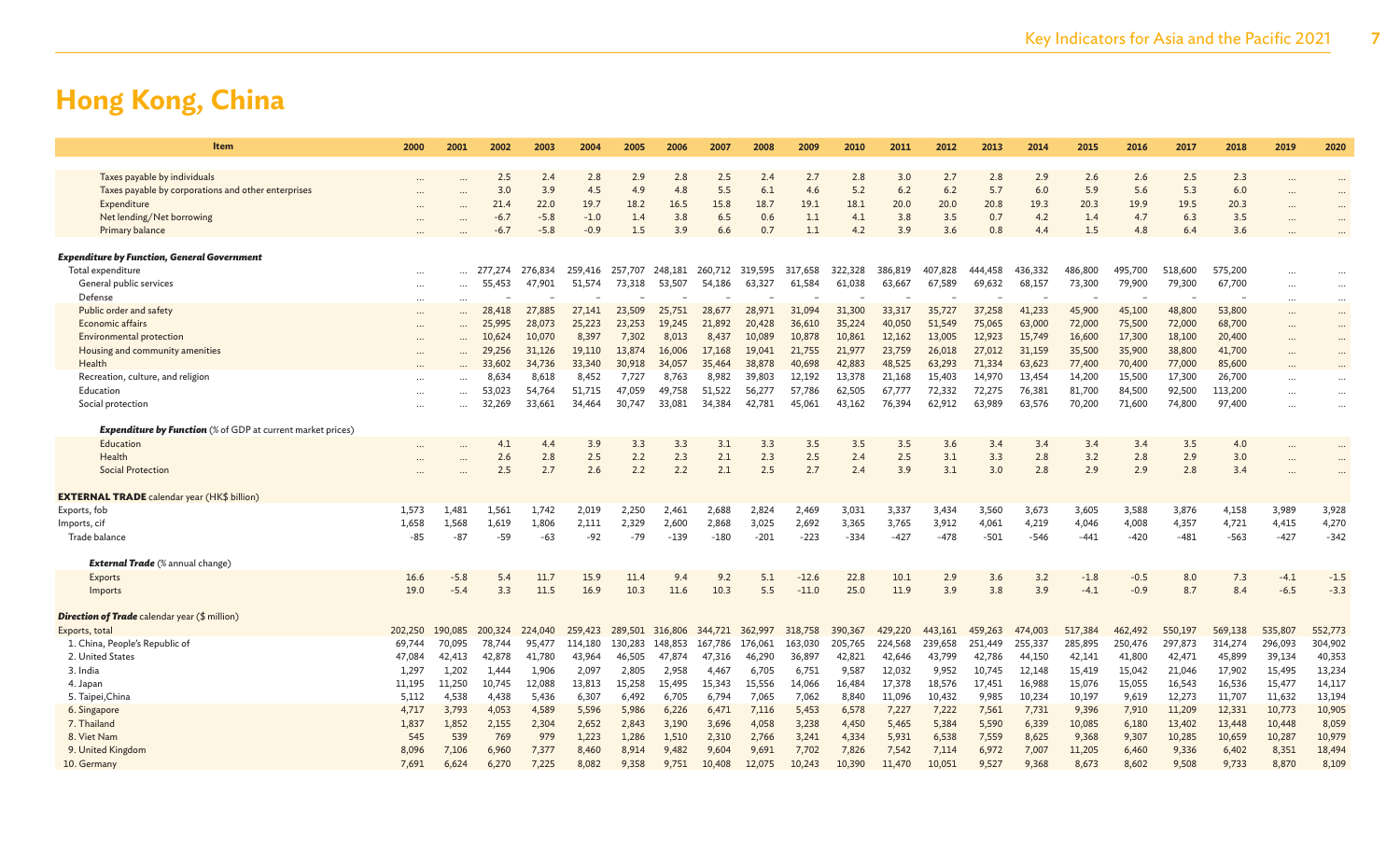| 2000   | 2001         | 2002                                                                                                                                                                                                                                                                                                                                                                                                                                                                                                                                                                   | 2003                                                                                                                                                                                                                                    | 2004                                                                                                                                                                                                                                         | 2005                                                                                                                                                                                                                                    | 2006                                                                                                                                                                                                                                      | 2007                                                                                                                                                                                                                               | 2008                                                                                                                                                                                                                          | 2009                                                                                                                                                                                                                               | 2010                                                                                                                                                                                                                                     | 2011                                                                                                                                                                                                                           | 2012                                                                                                                                                                                                                                                   | 2013                                                                                                                                                                                                                         | 2014                                                                                                                                                                                                                           | 2015                                                                                                                                                                                                                                      | 2016                                                                                                                                                                                                                                                                                | 2017                                                                                                                                                                                                                                                           | 2018                                                                                                                                                                                                                                                                | 2019                                                                                                                                                                                                                                                                                 | 2020                                                                                                                                                                                                                                                                                |
|--------|--------------|------------------------------------------------------------------------------------------------------------------------------------------------------------------------------------------------------------------------------------------------------------------------------------------------------------------------------------------------------------------------------------------------------------------------------------------------------------------------------------------------------------------------------------------------------------------------|-----------------------------------------------------------------------------------------------------------------------------------------------------------------------------------------------------------------------------------------|----------------------------------------------------------------------------------------------------------------------------------------------------------------------------------------------------------------------------------------------|-----------------------------------------------------------------------------------------------------------------------------------------------------------------------------------------------------------------------------------------|-------------------------------------------------------------------------------------------------------------------------------------------------------------------------------------------------------------------------------------------|------------------------------------------------------------------------------------------------------------------------------------------------------------------------------------------------------------------------------------|-------------------------------------------------------------------------------------------------------------------------------------------------------------------------------------------------------------------------------|------------------------------------------------------------------------------------------------------------------------------------------------------------------------------------------------------------------------------------|------------------------------------------------------------------------------------------------------------------------------------------------------------------------------------------------------------------------------------------|--------------------------------------------------------------------------------------------------------------------------------------------------------------------------------------------------------------------------------|--------------------------------------------------------------------------------------------------------------------------------------------------------------------------------------------------------------------------------------------------------|------------------------------------------------------------------------------------------------------------------------------------------------------------------------------------------------------------------------------|--------------------------------------------------------------------------------------------------------------------------------------------------------------------------------------------------------------------------------|-------------------------------------------------------------------------------------------------------------------------------------------------------------------------------------------------------------------------------------------|-------------------------------------------------------------------------------------------------------------------------------------------------------------------------------------------------------------------------------------------------------------------------------------|----------------------------------------------------------------------------------------------------------------------------------------------------------------------------------------------------------------------------------------------------------------|---------------------------------------------------------------------------------------------------------------------------------------------------------------------------------------------------------------------------------------------------------------------|--------------------------------------------------------------------------------------------------------------------------------------------------------------------------------------------------------------------------------------------------------------------------------------|-------------------------------------------------------------------------------------------------------------------------------------------------------------------------------------------------------------------------------------------------------------------------------------|
|        |              |                                                                                                                                                                                                                                                                                                                                                                                                                                                                                                                                                                        |                                                                                                                                                                                                                                         |                                                                                                                                                                                                                                              |                                                                                                                                                                                                                                         |                                                                                                                                                                                                                                           |                                                                                                                                                                                                                                    |                                                                                                                                                                                                                               |                                                                                                                                                                                                                                    |                                                                                                                                                                                                                                          |                                                                                                                                                                                                                                |                                                                                                                                                                                                                                                        |                                                                                                                                                                                                                              |                                                                                                                                                                                                                                |                                                                                                                                                                                                                                           |                                                                                                                                                                                                                                                                                     |                                                                                                                                                                                                                                                                |                                                                                                                                                                                                                                                                     |                                                                                                                                                                                                                                                                                      |                                                                                                                                                                                                                                                                                     |
|        |              |                                                                                                                                                                                                                                                                                                                                                                                                                                                                                                                                                                        |                                                                                                                                                                                                                                         |                                                                                                                                                                                                                                              |                                                                                                                                                                                                                                         |                                                                                                                                                                                                                                           |                                                                                                                                                                                                                                    |                                                                                                                                                                                                                               |                                                                                                                                                                                                                                    |                                                                                                                                                                                                                                          |                                                                                                                                                                                                                                |                                                                                                                                                                                                                                                        |                                                                                                                                                                                                                              |                                                                                                                                                                                                                                |                                                                                                                                                                                                                                           |                                                                                                                                                                                                                                                                                     |                                                                                                                                                                                                                                                                |                                                                                                                                                                                                                                                                     |                                                                                                                                                                                                                                                                                      | 573,785                                                                                                                                                                                                                                                                             |
|        |              |                                                                                                                                                                                                                                                                                                                                                                                                                                                                                                                                                                        |                                                                                                                                                                                                                                         |                                                                                                                                                                                                                                              |                                                                                                                                                                                                                                         |                                                                                                                                                                                                                                           |                                                                                                                                                                                                                                    |                                                                                                                                                                                                                               |                                                                                                                                                                                                                                    |                                                                                                                                                                                                                                          |                                                                                                                                                                                                                                |                                                                                                                                                                                                                                                        |                                                                                                                                                                                                                              |                                                                                                                                                                                                                                |                                                                                                                                                                                                                                           |                                                                                                                                                                                                                                                                                     |                                                                                                                                                                                                                                                                |                                                                                                                                                                                                                                                                     |                                                                                                                                                                                                                                                                                      | 251,385<br>53,980                                                                                                                                                                                                                                                                   |
|        |              |                                                                                                                                                                                                                                                                                                                                                                                                                                                                                                                                                                        |                                                                                                                                                                                                                                         |                                                                                                                                                                                                                                              |                                                                                                                                                                                                                                         |                                                                                                                                                                                                                                           |                                                                                                                                                                                                                                    |                                                                                                                                                                                                                               |                                                                                                                                                                                                                                    |                                                                                                                                                                                                                                          |                                                                                                                                                                                                                                |                                                                                                                                                                                                                                                        |                                                                                                                                                                                                                              |                                                                                                                                                                                                                                |                                                                                                                                                                                                                                           |                                                                                                                                                                                                                                                                                     |                                                                                                                                                                                                                                                                |                                                                                                                                                                                                                                                                     |                                                                                                                                                                                                                                                                                      | 41,301                                                                                                                                                                                                                                                                              |
|        |              |                                                                                                                                                                                                                                                                                                                                                                                                                                                                                                                                                                        |                                                                                                                                                                                                                                         |                                                                                                                                                                                                                                              |                                                                                                                                                                                                                                         |                                                                                                                                                                                                                                           |                                                                                                                                                                                                                                    |                                                                                                                                                                                                                               |                                                                                                                                                                                                                                    |                                                                                                                                                                                                                                          |                                                                                                                                                                                                                                |                                                                                                                                                                                                                                                        |                                                                                                                                                                                                                              |                                                                                                                                                                                                                                |                                                                                                                                                                                                                                           |                                                                                                                                                                                                                                                                                     |                                                                                                                                                                                                                                                                |                                                                                                                                                                                                                                                                     |                                                                                                                                                                                                                                                                                      | 33,527                                                                                                                                                                                                                                                                              |
|        |              |                                                                                                                                                                                                                                                                                                                                                                                                                                                                                                                                                                        |                                                                                                                                                                                                                                         |                                                                                                                                                                                                                                              |                                                                                                                                                                                                                                         |                                                                                                                                                                                                                                           |                                                                                                                                                                                                                                    |                                                                                                                                                                                                                               |                                                                                                                                                                                                                                    |                                                                                                                                                                                                                                          |                                                                                                                                                                                                                                |                                                                                                                                                                                                                                                        |                                                                                                                                                                                                                              |                                                                                                                                                                                                                                |                                                                                                                                                                                                                                           |                                                                                                                                                                                                                                                                                     |                                                                                                                                                                                                                                                                |                                                                                                                                                                                                                                                                     |                                                                                                                                                                                                                                                                                      | 32,842                                                                                                                                                                                                                                                                              |
|        |              |                                                                                                                                                                                                                                                                                                                                                                                                                                                                                                                                                                        |                                                                                                                                                                                                                                         |                                                                                                                                                                                                                                              |                                                                                                                                                                                                                                         |                                                                                                                                                                                                                                           |                                                                                                                                                                                                                                    |                                                                                                                                                                                                                               |                                                                                                                                                                                                                                    |                                                                                                                                                                                                                                          |                                                                                                                                                                                                                                |                                                                                                                                                                                                                                                        |                                                                                                                                                                                                                              |                                                                                                                                                                                                                                |                                                                                                                                                                                                                                           |                                                                                                                                                                                                                                                                                     |                                                                                                                                                                                                                                                                |                                                                                                                                                                                                                                                                     |                                                                                                                                                                                                                                                                                      | 23,014                                                                                                                                                                                                                                                                              |
|        |              |                                                                                                                                                                                                                                                                                                                                                                                                                                                                                                                                                                        |                                                                                                                                                                                                                                         |                                                                                                                                                                                                                                              |                                                                                                                                                                                                                                         |                                                                                                                                                                                                                                           |                                                                                                                                                                                                                                    |                                                                                                                                                                                                                               |                                                                                                                                                                                                                                    |                                                                                                                                                                                                                                          |                                                                                                                                                                                                                                |                                                                                                                                                                                                                                                        |                                                                                                                                                                                                                              |                                                                                                                                                                                                                                |                                                                                                                                                                                                                                           |                                                                                                                                                                                                                                                                                     |                                                                                                                                                                                                                                                                |                                                                                                                                                                                                                                                                     |                                                                                                                                                                                                                                                                                      | 21,168                                                                                                                                                                                                                                                                              |
|        |              |                                                                                                                                                                                                                                                                                                                                                                                                                                                                                                                                                                        |                                                                                                                                                                                                                                         |                                                                                                                                                                                                                                              |                                                                                                                                                                                                                                         |                                                                                                                                                                                                                                           |                                                                                                                                                                                                                                    |                                                                                                                                                                                                                               |                                                                                                                                                                                                                                    |                                                                                                                                                                                                                                          |                                                                                                                                                                                                                                | 10.145                                                                                                                                                                                                                                                 |                                                                                                                                                                                                                              |                                                                                                                                                                                                                                |                                                                                                                                                                                                                                           |                                                                                                                                                                                                                                                                                     |                                                                                                                                                                                                                                                                |                                                                                                                                                                                                                                                                     |                                                                                                                                                                                                                                                                                      | 6,925                                                                                                                                                                                                                                                                               |
|        | 3,516        | 3,797                                                                                                                                                                                                                                                                                                                                                                                                                                                                                                                                                                  | 4,270                                                                                                                                                                                                                                   |                                                                                                                                                                                                                                              | 5,984                                                                                                                                                                                                                                   | 6,824                                                                                                                                                                                                                                     | 7,510                                                                                                                                                                                                                              | 8,195                                                                                                                                                                                                                         | 7,435                                                                                                                                                                                                                              | 9,831                                                                                                                                                                                                                                    |                                                                                                                                                                                                                                | 9,400                                                                                                                                                                                                                                                  | 10,012                                                                                                                                                                                                                       |                                                                                                                                                                                                                                |                                                                                                                                                                                                                                           |                                                                                                                                                                                                                                                                                     |                                                                                                                                                                                                                                                                |                                                                                                                                                                                                                                                                     |                                                                                                                                                                                                                                                                                      | 12,081                                                                                                                                                                                                                                                                              |
| 2,760  | 2,296        | 2,499                                                                                                                                                                                                                                                                                                                                                                                                                                                                                                                                                                  | 3,182                                                                                                                                                                                                                                   | 3,778                                                                                                                                                                                                                                        | 4,593                                                                                                                                                                                                                                   | 4.743                                                                                                                                                                                                                                     | 6,132                                                                                                                                                                                                                              | 7.477                                                                                                                                                                                                                         | 6,794                                                                                                                                                                                                                              | 9,258                                                                                                                                                                                                                                    | 11,138                                                                                                                                                                                                                         | 10,574                                                                                                                                                                                                                                                 | 11,276                                                                                                                                                                                                                       | 12,418                                                                                                                                                                                                                         | 11,022                                                                                                                                                                                                                                    | 11,978                                                                                                                                                                                                                                                                              | 13,811                                                                                                                                                                                                                                                         | 11,847                                                                                                                                                                                                                                                              | 10,071                                                                                                                                                                                                                                                                               | 7,449                                                                                                                                                                                                                                                                               |
|        |              |                                                                                                                                                                                                                                                                                                                                                                                                                                                                                                                                                                        |                                                                                                                                                                                                                                         |                                                                                                                                                                                                                                              |                                                                                                                                                                                                                                         |                                                                                                                                                                                                                                           |                                                                                                                                                                                                                                    |                                                                                                                                                                                                                               |                                                                                                                                                                                                                                    |                                                                                                                                                                                                                                          |                                                                                                                                                                                                                                |                                                                                                                                                                                                                                                        |                                                                                                                                                                                                                              |                                                                                                                                                                                                                                |                                                                                                                                                                                                                                           |                                                                                                                                                                                                                                                                                     |                                                                                                                                                                                                                                                                |                                                                                                                                                                                                                                                                     |                                                                                                                                                                                                                                                                                      |                                                                                                                                                                                                                                                                                     |
|        | 10.392       | 13,129                                                                                                                                                                                                                                                                                                                                                                                                                                                                                                                                                                 | 17,409                                                                                                                                                                                                                                  | 16,822                                                                                                                                                                                                                                       | 21.575                                                                                                                                                                                                                                  | 24,556                                                                                                                                                                                                                                    | 27,554                                                                                                                                                                                                                             | 32,872                                                                                                                                                                                                                        | 21.156                                                                                                                                                                                                                             | 16,012                                                                                                                                                                                                                                   | 13,809                                                                                                                                                                                                                         | 4,147                                                                                                                                                                                                                                                  | 4.191                                                                                                                                                                                                                        | 4,057                                                                                                                                                                                                                          | 10,264                                                                                                                                                                                                                                    | 12,688                                                                                                                                                                                                                                                                              | 15.622                                                                                                                                                                                                                                                         | 13,515                                                                                                                                                                                                                                                              | 21,807                                                                                                                                                                                                                                                                               | 23,091                                                                                                                                                                                                                                                                              |
|        | 20,782       | 24,176                                                                                                                                                                                                                                                                                                                                                                                                                                                                                                                                                                 | 24,215                                                                                                                                                                                                                                  | 24,228                                                                                                                                                                                                                                       | 31,068                                                                                                                                                                                                                                  | 30,858                                                                                                                                                                                                                                    | 26,861                                                                                                                                                                                                                             | 25,029                                                                                                                                                                                                                        | 13,288                                                                                                                                                                                                                             | 3,292                                                                                                                                                                                                                                    | $-7,482$                                                                                                                                                                                                                       | $-18,912$                                                                                                                                                                                                                                              | $-27,921$                                                                                                                                                                                                                    | $-32,359$                                                                                                                                                                                                                      | $-22,870$                                                                                                                                                                                                                                 | $-16,705$                                                                                                                                                                                                                                                                           | $-22,928$                                                                                                                                                                                                                                                      | $-32,273$                                                                                                                                                                                                                                                           | $-16,066$                                                                                                                                                                                                                                                                            | $-6,018$                                                                                                                                                                                                                                                                            |
|        | 176,800      | 186,194                                                                                                                                                                                                                                                                                                                                                                                                                                                                                                                                                                | 209,509                                                                                                                                                                                                                                 | 242,917                                                                                                                                                                                                                                      | 274,883                                                                                                                                                                                                                                 | 303,918                                                                                                                                                                                                                                   | 330,033                                                                                                                                                                                                                            | 354,224                                                                                                                                                                                                                       | 316,630                                                                                                                                                                                                                            | 388,898                                                                                                                                                                                                                                  | 437,675                                                                                                                                                                                                                        | 468,394                                                                                                                                                                                                                                                | 506,203                                                                                                                                                                                                                      | 514,164                                                                                                                                                                                                                        | 501,728                                                                                                                                                                                                                                   | 501,565                                                                                                                                                                                                                                                                             | 540,477                                                                                                                                                                                                                                                        | 568,150                                                                                                                                                                                                                                                             | 547,837                                                                                                                                                                                                                                                                              | 552,092                                                                                                                                                                                                                                                                             |
|        | 156.018      | 162,018                                                                                                                                                                                                                                                                                                                                                                                                                                                                                                                                                                | 185,294                                                                                                                                                                                                                                 | 218,689                                                                                                                                                                                                                                      | 243,815                                                                                                                                                                                                                                 | 273,061                                                                                                                                                                                                                                   | 303,172                                                                                                                                                                                                                            | 329,195                                                                                                                                                                                                                       | 303,342                                                                                                                                                                                                                            | 385,605                                                                                                                                                                                                                                  | 445,157                                                                                                                                                                                                                        | 487,306                                                                                                                                                                                                                                                | 534,124                                                                                                                                                                                                                      | 546,524                                                                                                                                                                                                                        | 524,598                                                                                                                                                                                                                                   | 518,271                                                                                                                                                                                                                                                                             | 563,405                                                                                                                                                                                                                                                        | 600,423                                                                                                                                                                                                                                                             | 563,903                                                                                                                                                                                                                                                                              | 558,109                                                                                                                                                                                                                                                                             |
|        | $-12,836$    | $-10,607$                                                                                                                                                                                                                                                                                                                                                                                                                                                                                                                                                              | $-9,529$                                                                                                                                                                                                                                | $-9,498$                                                                                                                                                                                                                                     | $-8,873$                                                                                                                                                                                                                                | $-9,264$                                                                                                                                                                                                                                  | -4,266                                                                                                                                                                                                                             | $-2,703$                                                                                                                                                                                                                      | 3,562                                                                                                                                                                                                                              | 10,143                                                                                                                                                                                                                                   | 17,045                                                                                                                                                                                                                         | 21,886                                                                                                                                                                                                                                                 | 29,580                                                                                                                                                                                                                       | 32,958                                                                                                                                                                                                                         | 30,263                                                                                                                                                                                                                                    | 24,033                                                                                                                                                                                                                                                                              |                                                                                                                                                                                                                                                                | 31,508                                                                                                                                                                                                                                                              | 22,288                                                                                                                                                                                                                                                                               | 12,768                                                                                                                                                                                                                                                                              |
|        | 31,179       | 33,511                                                                                                                                                                                                                                                                                                                                                                                                                                                                                                                                                                 | 33,864                                                                                                                                                                                                                                  |                                                                                                                                                                                                                                              |                                                                                                                                                                                                                                         |                                                                                                                                                                                                                                           |                                                                                                                                                                                                                                    | 69,905                                                                                                                                                                                                                        |                                                                                                                                                                                                                                    | 80,540                                                                                                                                                                                                                                   |                                                                                                                                                                                                                                |                                                                                                                                                                                                                                                        | 104,777                                                                                                                                                                                                                      |                                                                                                                                                                                                                                |                                                                                                                                                                                                                                           |                                                                                                                                                                                                                                                                                     |                                                                                                                                                                                                                                                                |                                                                                                                                                                                                                                                                     |                                                                                                                                                                                                                                                                                      | 63,790                                                                                                                                                                                                                                                                              |
|        |              |                                                                                                                                                                                                                                                                                                                                                                                                                                                                                                                                                                        |                                                                                                                                                                                                                                         |                                                                                                                                                                                                                                              |                                                                                                                                                                                                                                         |                                                                                                                                                                                                                                           |                                                                                                                                                                                                                                    |                                                                                                                                                                                                                               |                                                                                                                                                                                                                                    |                                                                                                                                                                                                                                          |                                                                                                                                                                                                                                |                                                                                                                                                                                                                                                        |                                                                                                                                                                                                                              |                                                                                                                                                                                                                                |                                                                                                                                                                                                                                           |                                                                                                                                                                                                                                                                                     |                                                                                                                                                                                                                                                                |                                                                                                                                                                                                                                                                     |                                                                                                                                                                                                                                                                                      | 51,022                                                                                                                                                                                                                                                                              |
|        |              |                                                                                                                                                                                                                                                                                                                                                                                                                                                                                                                                                                        |                                                                                                                                                                                                                                         |                                                                                                                                                                                                                                              |                                                                                                                                                                                                                                         |                                                                                                                                                                                                                                           |                                                                                                                                                                                                                                    |                                                                                                                                                                                                                               |                                                                                                                                                                                                                                    |                                                                                                                                                                                                                                          |                                                                                                                                                                                                                                |                                                                                                                                                                                                                                                        |                                                                                                                                                                                                                              |                                                                                                                                                                                                                                |                                                                                                                                                                                                                                           |                                                                                                                                                                                                                                                                                     |                                                                                                                                                                                                                                                                |                                                                                                                                                                                                                                                                     |                                                                                                                                                                                                                                                                                      | 19,140                                                                                                                                                                                                                                                                              |
|        |              |                                                                                                                                                                                                                                                                                                                                                                                                                                                                                                                                                                        |                                                                                                                                                                                                                                         |                                                                                                                                                                                                                                              |                                                                                                                                                                                                                                         |                                                                                                                                                                                                                                           |                                                                                                                                                                                                                                    |                                                                                                                                                                                                                               |                                                                                                                                                                                                                                    |                                                                                                                                                                                                                                          |                                                                                                                                                                                                                                |                                                                                                                                                                                                                                                        |                                                                                                                                                                                                                              |                                                                                                                                                                                                                                |                                                                                                                                                                                                                                           |                                                                                                                                                                                                                                                                                     |                                                                                                                                                                                                                                                                |                                                                                                                                                                                                                                                                     |                                                                                                                                                                                                                                                                                      | 198,365                                                                                                                                                                                                                                                                             |
|        |              |                                                                                                                                                                                                                                                                                                                                                                                                                                                                                                                                                                        |                                                                                                                                                                                                                                         |                                                                                                                                                                                                                                              |                                                                                                                                                                                                                                         |                                                                                                                                                                                                                                           |                                                                                                                                                                                                                                    |                                                                                                                                                                                                                               |                                                                                                                                                                                                                                    |                                                                                                                                                                                                                                          |                                                                                                                                                                                                                                |                                                                                                                                                                                                                                                        |                                                                                                                                                                                                                              |                                                                                                                                                                                                                                |                                                                                                                                                                                                                                           |                                                                                                                                                                                                                                                                                     |                                                                                                                                                                                                                                                                |                                                                                                                                                                                                                                                                     |                                                                                                                                                                                                                                                                                      | 179,224                                                                                                                                                                                                                                                                             |
|        |              |                                                                                                                                                                                                                                                                                                                                                                                                                                                                                                                                                                        |                                                                                                                                                                                                                                         |                                                                                                                                                                                                                                              |                                                                                                                                                                                                                                         |                                                                                                                                                                                                                                           |                                                                                                                                                                                                                                    |                                                                                                                                                                                                                               |                                                                                                                                                                                                                                    |                                                                                                                                                                                                                                          |                                                                                                                                                                                                                                |                                                                                                                                                                                                                                                        |                                                                                                                                                                                                                              |                                                                                                                                                                                                                                |                                                                                                                                                                                                                                           |                                                                                                                                                                                                                                                                                     |                                                                                                                                                                                                                                                                |                                                                                                                                                                                                                                                                     |                                                                                                                                                                                                                                                                                      | $-2,799$<br>1,572                                                                                                                                                                                                                                                                   |
|        |              |                                                                                                                                                                                                                                                                                                                                                                                                                                                                                                                                                                        |                                                                                                                                                                                                                                         |                                                                                                                                                                                                                                              |                                                                                                                                                                                                                                         |                                                                                                                                                                                                                                           |                                                                                                                                                                                                                                    |                                                                                                                                                                                                                               |                                                                                                                                                                                                                                    |                                                                                                                                                                                                                                          |                                                                                                                                                                                                                                |                                                                                                                                                                                                                                                        |                                                                                                                                                                                                                              |                                                                                                                                                                                                                                |                                                                                                                                                                                                                                           |                                                                                                                                                                                                                                                                                     |                                                                                                                                                                                                                                                                |                                                                                                                                                                                                                                                                     |                                                                                                                                                                                                                                                                                      |                                                                                                                                                                                                                                                                                     |
|        |              |                                                                                                                                                                                                                                                                                                                                                                                                                                                                                                                                                                        |                                                                                                                                                                                                                                         |                                                                                                                                                                                                                                              |                                                                                                                                                                                                                                         |                                                                                                                                                                                                                                           |                                                                                                                                                                                                                                    |                                                                                                                                                                                                                               |                                                                                                                                                                                                                                    |                                                                                                                                                                                                                                          |                                                                                                                                                                                                                                |                                                                                                                                                                                                                                                        |                                                                                                                                                                                                                              |                                                                                                                                                                                                                                |                                                                                                                                                                                                                                           |                                                                                                                                                                                                                                                                                     |                                                                                                                                                                                                                                                                |                                                                                                                                                                                                                                                                     |                                                                                                                                                                                                                                                                                      | 4,371<br>$-65$                                                                                                                                                                                                                                                                      |
|        |              |                                                                                                                                                                                                                                                                                                                                                                                                                                                                                                                                                                        |                                                                                                                                                                                                                                         |                                                                                                                                                                                                                                              |                                                                                                                                                                                                                                         |                                                                                                                                                                                                                                           |                                                                                                                                                                                                                                    |                                                                                                                                                                                                                               |                                                                                                                                                                                                                                    |                                                                                                                                                                                                                                          |                                                                                                                                                                                                                                |                                                                                                                                                                                                                                                        |                                                                                                                                                                                                                              |                                                                                                                                                                                                                                |                                                                                                                                                                                                                                           |                                                                                                                                                                                                                                                                                     |                                                                                                                                                                                                                                                                |                                                                                                                                                                                                                                                                     |                                                                                                                                                                                                                                                                                      | $\overline{1}$                                                                                                                                                                                                                                                                      |
|        |              |                                                                                                                                                                                                                                                                                                                                                                                                                                                                                                                                                                        |                                                                                                                                                                                                                                         |                                                                                                                                                                                                                                              |                                                                                                                                                                                                                                         |                                                                                                                                                                                                                                           |                                                                                                                                                                                                                                    |                                                                                                                                                                                                                               |                                                                                                                                                                                                                                    |                                                                                                                                                                                                                                          |                                                                                                                                                                                                                                |                                                                                                                                                                                                                                                        |                                                                                                                                                                                                                              |                                                                                                                                                                                                                                |                                                                                                                                                                                                                                           |                                                                                                                                                                                                                                                                                     |                                                                                                                                                                                                                                                                |                                                                                                                                                                                                                                                                     |                                                                                                                                                                                                                                                                                      | 66                                                                                                                                                                                                                                                                                  |
|        |              |                                                                                                                                                                                                                                                                                                                                                                                                                                                                                                                                                                        |                                                                                                                                                                                                                                         |                                                                                                                                                                                                                                              |                                                                                                                                                                                                                                         |                                                                                                                                                                                                                                           |                                                                                                                                                                                                                                    |                                                                                                                                                                                                                               |                                                                                                                                                                                                                                    |                                                                                                                                                                                                                                          |                                                                                                                                                                                                                                |                                                                                                                                                                                                                                                        |                                                                                                                                                                                                                              |                                                                                                                                                                                                                                |                                                                                                                                                                                                                                           |                                                                                                                                                                                                                                                                                     |                                                                                                                                                                                                                                                                |                                                                                                                                                                                                                                                                     |                                                                                                                                                                                                                                                                                      | $-2,930$                                                                                                                                                                                                                                                                            |
|        | $-11.006$    |                                                                                                                                                                                                                                                                                                                                                                                                                                                                                                                                                                        |                                                                                                                                                                                                                                         |                                                                                                                                                                                                                                              |                                                                                                                                                                                                                                         |                                                                                                                                                                                                                                           |                                                                                                                                                                                                                                    |                                                                                                                                                                                                                               |                                                                                                                                                                                                                                    |                                                                                                                                                                                                                                          |                                                                                                                                                                                                                                |                                                                                                                                                                                                                                                        |                                                                                                                                                                                                                              |                                                                                                                                                                                                                                |                                                                                                                                                                                                                                           |                                                                                                                                                                                                                                                                                     |                                                                                                                                                                                                                                                                |                                                                                                                                                                                                                                                                     |                                                                                                                                                                                                                                                                                      | $-17,043$                                                                                                                                                                                                                                                                           |
|        |              |                                                                                                                                                                                                                                                                                                                                                                                                                                                                                                                                                                        |                                                                                                                                                                                                                                         |                                                                                                                                                                                                                                              |                                                                                                                                                                                                                                         |                                                                                                                                                                                                                                           |                                                                                                                                                                                                                                    |                                                                                                                                                                                                                               |                                                                                                                                                                                                                                    |                                                                                                                                                                                                                                          |                                                                                                                                                                                                                                |                                                                                                                                                                                                                                                        |                                                                                                                                                                                                                              |                                                                                                                                                                                                                                |                                                                                                                                                                                                                                           |                                                                                                                                                                                                                                                                                     |                                                                                                                                                                                                                                                                |                                                                                                                                                                                                                                                                     |                                                                                                                                                                                                                                                                                      | 55,581                                                                                                                                                                                                                                                                              |
| $-205$ | $-5,083$     | $-6,612$                                                                                                                                                                                                                                                                                                                                                                                                                                                                                                                                                               | $-10,048$                                                                                                                                                                                                                               | $-5,693$                                                                                                                                                                                                                                     | $-3.921$                                                                                                                                                                                                                                | $-3.338$                                                                                                                                                                                                                                  | $-5.574$                                                                                                                                                                                                                           | $-8,126$                                                                                                                                                                                                                      | $-3,169$                                                                                                                                                                                                                           | $-2,403$                                                                                                                                                                                                                                 | $-2,684$                                                                                                                                                                                                                       | $-1,960$                                                                                                                                                                                                                                               | $-7.048$                                                                                                                                                                                                                     | $-15,263$                                                                                                                                                                                                                      | $-12,793$                                                                                                                                                                                                                                 | $-4,680$                                                                                                                                                                                                                                                                            | $-7,925$                                                                                                                                                                                                                                                       | $-4,232$                                                                                                                                                                                                                                                            | $-157$                                                                                                                                                                                                                                                                               | $-1,788$                                                                                                                                                                                                                                                                            |
|        | $-21.134$    | $-24.348$                                                                                                                                                                                                                                                                                                                                                                                                                                                                                                                                                              | 67                                                                                                                                                                                                                                      | $-28,391$                                                                                                                                                                                                                                    | 1,070                                                                                                                                                                                                                                   | $-6.968$                                                                                                                                                                                                                                  | 23,460                                                                                                                                                                                                                             | $-14.551$                                                                                                                                                                                                                     | $-101,269$                                                                                                                                                                                                                         | $-67.035$                                                                                                                                                                                                                                | 4,651                                                                                                                                                                                                                          | $-31.192$                                                                                                                                                                                                                                              | $-45.750$                                                                                                                                                                                                                    | $-12,592$                                                                                                                                                                                                                      | $-29,739$                                                                                                                                                                                                                                 | 13,690                                                                                                                                                                                                                                                                              | 43,450                                                                                                                                                                                                                                                         | $-31,264$                                                                                                                                                                                                                                                           | 24,550                                                                                                                                                                                                                                                                               | $-39,680$                                                                                                                                                                                                                                                                           |
|        | $-2,394$     | 3,646                                                                                                                                                                                                                                                                                                                                                                                                                                                                                                                                                                  | 637                                                                                                                                                                                                                                     | 5,257                                                                                                                                                                                                                                        | $-2,131$                                                                                                                                                                                                                                | 3,801                                                                                                                                                                                                                                     | 5,825                                                                                                                                                                                                                              | -143                                                                                                                                                                                                                          | $-2,512$                                                                                                                                                                                                                           | $-4,574$                                                                                                                                                                                                                                 | 734                                                                                                                                                                                                                            | 4,581                                                                                                                                                                                                                                                  | 6,940                                                                                                                                                                                                                        | 5,462                                                                                                                                                                                                                          | 6,332                                                                                                                                                                                                                                     | 332                                                                                                                                                                                                                                                                                 | $-5,832$                                                                                                                                                                                                                                                       | 8,826                                                                                                                                                                                                                                                               | 8,504                                                                                                                                                                                                                                                                                | 7,965                                                                                                                                                                                                                                                                               |
|        | 3,864        | -1,414                                                                                                                                                                                                                                                                                                                                                                                                                                                                                                                                                                 | -266                                                                                                                                                                                                                                    | 2,707                                                                                                                                                                                                                                        | $-1,773$                                                                                                                                                                                                                                | 9,709                                                                                                                                                                                                                                     | 8,247                                                                                                                                                                                                                              | 28,766                                                                                                                                                                                                                        | 79,017                                                                                                                                                                                                                             | 7,616                                                                                                                                                                                                                                    | 11,153                                                                                                                                                                                                                         | 24,360                                                                                                                                                                                                                                                 | 7,464                                                                                                                                                                                                                        | 17,939                                                                                                                                                                                                                         | 36,381                                                                                                                                                                                                                                    | 1,141                                                                                                                                                                                                                                                                               | 32,137                                                                                                                                                                                                                                                         | 994                                                                                                                                                                                                                                                                 | $-1,145$                                                                                                                                                                                                                                                                             | 33,921                                                                                                                                                                                                                                                                              |
|        | $-3.864$     | 1.414                                                                                                                                                                                                                                                                                                                                                                                                                                                                                                                                                                  | 266                                                                                                                                                                                                                                     | $-2.707$                                                                                                                                                                                                                                     | 1.773                                                                                                                                                                                                                                   | $-9.709$                                                                                                                                                                                                                                  | -8.247                                                                                                                                                                                                                             | $-28,766$                                                                                                                                                                                                                     | $-79.017$                                                                                                                                                                                                                          | $-7,616$                                                                                                                                                                                                                                 | $-11.153$                                                                                                                                                                                                                      | $-24.360$                                                                                                                                                                                                                                              | $-7.464$                                                                                                                                                                                                                     | $-17.939$                                                                                                                                                                                                                      | $-36,381$                                                                                                                                                                                                                                 | $-1,141$                                                                                                                                                                                                                                                                            | $-32.137$                                                                                                                                                                                                                                                      | $-994$                                                                                                                                                                                                                                                              | 1.145                                                                                                                                                                                                                                                                                | $-33.921$                                                                                                                                                                                                                                                                           |
|        | 262,505      | 342,941                                                                                                                                                                                                                                                                                                                                                                                                                                                                                                                                                                | 397,577                                                                                                                                                                                                                                 | 425,789                                                                                                                                                                                                                                      | 448,326                                                                                                                                                                                                                                 | 528,497                                                                                                                                                                                                                                   | 491,877                                                                                                                                                                                                                            | 632,216                                                                                                                                                                                                                       | 735,247                                                                                                                                                                                                                            | 665,138                                                                                                                                                                                                                                  | 711,211                                                                                                                                                                                                                        | 721,474                                                                                                                                                                                                                                                | 757,979                                                                                                                                                                                                                      |                                                                                                                                                                                                                                |                                                                                                                                                                                                                                           |                                                                                                                                                                                                                                                                                     | 1,421,161                                                                                                                                                                                                                                                      |                                                                                                                                                                                                                                                                     |                                                                                                                                                                                                                                                                                      | 2,152,768                                                                                                                                                                                                                                                                           |
|        |              |                                                                                                                                                                                                                                                                                                                                                                                                                                                                                                                                                                        |                                                                                                                                                                                                                                         |                                                                                                                                                                                                                                              |                                                                                                                                                                                                                                         |                                                                                                                                                                                                                                           |                                                                                                                                                                                                                                    |                                                                                                                                                                                                                               |                                                                                                                                                                                                                                    |                                                                                                                                                                                                                                          |                                                                                                                                                                                                                                |                                                                                                                                                                                                                                                        |                                                                                                                                                                                                                              |                                                                                                                                                                                                                                |                                                                                                                                                                                                                                           |                                                                                                                                                                                                                                                                                     |                                                                                                                                                                                                                                                                |                                                                                                                                                                                                                                                                     |                                                                                                                                                                                                                                                                                      |                                                                                                                                                                                                                                                                                     |
|        | 104.4        | 111.9                                                                                                                                                                                                                                                                                                                                                                                                                                                                                                                                                                  | 129.8                                                                                                                                                                                                                                   | 143.7                                                                                                                                                                                                                                        | 151.4                                                                                                                                                                                                                                   | 157.1                                                                                                                                                                                                                                     | 156.0                                                                                                                                                                                                                              | 161.5                                                                                                                                                                                                                         | 147.9                                                                                                                                                                                                                              | 170.1                                                                                                                                                                                                                                    | 176.1                                                                                                                                                                                                                          | 178.3                                                                                                                                                                                                                                                  | 183.6                                                                                                                                                                                                                        | 176.4                                                                                                                                                                                                                          | 162.2                                                                                                                                                                                                                                     | 156.3                                                                                                                                                                                                                                                                               | 158.4                                                                                                                                                                                                                                                          | 157.1                                                                                                                                                                                                                                                               | 150.9                                                                                                                                                                                                                                                                                | 159.3                                                                                                                                                                                                                                                                               |
| 95.7   | 92.1         | 97.4                                                                                                                                                                                                                                                                                                                                                                                                                                                                                                                                                                   | 114.8                                                                                                                                                                                                                                   | 129.3                                                                                                                                                                                                                                        | 134.3                                                                                                                                                                                                                                   | 141.1                                                                                                                                                                                                                                     | 143.3                                                                                                                                                                                                                              | 150.1                                                                                                                                                                                                                         | 141.7                                                                                                                                                                                                                              | 168.7                                                                                                                                                                                                                                    | 179.1                                                                                                                                                                                                                          | 185.5                                                                                                                                                                                                                                                  | 193.7                                                                                                                                                                                                                        | 187.5                                                                                                                                                                                                                          | 169.6                                                                                                                                                                                                                                     | 161.5                                                                                                                                                                                                                                                                               | 165.1                                                                                                                                                                                                                                                          | 166.0                                                                                                                                                                                                                                                               | 155.3                                                                                                                                                                                                                                                                                | 161.0                                                                                                                                                                                                                                                                               |
| 11.9   |              | 14.5                                                                                                                                                                                                                                                                                                                                                                                                                                                                                                                                                                   | 15.0                                                                                                                                                                                                                                    | 14.3                                                                                                                                                                                                                                         | 17.1                                                                                                                                                                                                                                    | 16.0                                                                                                                                                                                                                                      | 12.7                                                                                                                                                                                                                               | 11.4                                                                                                                                                                                                                          | 6.2                                                                                                                                                                                                                                | 1.4                                                                                                                                                                                                                                      | $-3.0$                                                                                                                                                                                                                         | $-7.2$                                                                                                                                                                                                                                                 | $-10.1$                                                                                                                                                                                                                      | $-11.1$                                                                                                                                                                                                                        | $-7.4$                                                                                                                                                                                                                                    | $-5.2$                                                                                                                                                                                                                                                                              | $-6.7$                                                                                                                                                                                                                                                         | $-8.9$                                                                                                                                                                                                                                                              | $-4.4$                                                                                                                                                                                                                                                                               | $-1.7$                                                                                                                                                                                                                                                                              |
|        |              |                                                                                                                                                                                                                                                                                                                                                                                                                                                                                                                                                                        |                                                                                                                                                                                                                                         |                                                                                                                                                                                                                                              |                                                                                                                                                                                                                                         |                                                                                                                                                                                                                                           |                                                                                                                                                                                                                                    |                                                                                                                                                                                                                               |                                                                                                                                                                                                                                    |                                                                                                                                                                                                                                          | 5.6                                                                                                                                                                                                                            |                                                                                                                                                                                                                                                        |                                                                                                                                                                                                                              | 1.4                                                                                                                                                                                                                            |                                                                                                                                                                                                                                           |                                                                                                                                                                                                                                                                                     |                                                                                                                                                                                                                                                                |                                                                                                                                                                                                                                                                     |                                                                                                                                                                                                                                                                                      | 6.7                                                                                                                                                                                                                                                                                 |
|        |              |                                                                                                                                                                                                                                                                                                                                                                                                                                                                                                                                                                        |                                                                                                                                                                                                                                         |                                                                                                                                                                                                                                              |                                                                                                                                                                                                                                         |                                                                                                                                                                                                                                           |                                                                                                                                                                                                                                    |                                                                                                                                                                                                                               |                                                                                                                                                                                                                                    |                                                                                                                                                                                                                                          |                                                                                                                                                                                                                                |                                                                                                                                                                                                                                                        |                                                                                                                                                                                                                              |                                                                                                                                                                                                                                |                                                                                                                                                                                                                                           |                                                                                                                                                                                                                                                                                     |                                                                                                                                                                                                                                                                |                                                                                                                                                                                                                                                                     |                                                                                                                                                                                                                                                                                      | 9.8                                                                                                                                                                                                                                                                                 |
|        | 10,391<br>54 | 213,328<br>201,474<br>91,804<br>87,522<br>15,975<br>13,885<br>9,643<br>9,364<br>25,598<br>22,705<br>9.130<br>14,499<br>13,486<br>4,865<br>5,044<br>2,362<br>2,623<br>3,600<br>7,545<br>20,485<br>184,763<br>164,278<br>$-12,919$<br>31,578<br>44,497<br>44.016<br>1,380<br>3,905<br>54,817<br>48,352<br>53,437<br>44,447<br>$-1,402$<br>$-1,459$<br>538<br>605<br>1.940<br>2.064<br>$-55$<br>9<br>-5<br>45<br>61<br>$-4,970$<br>4.079<br>$-511$<br>$-24,473$<br>41,302<br>20,219<br>324<br>12,849<br>$-12.849$<br>220,566<br>107.6<br>12.3<br>6.1<br>4.4<br>7.5<br>2.3 | 208,024<br>92,032<br>14,922<br>9,717<br>23,477<br>9.771<br>11,822<br>5,098<br>2,912<br>44,119<br>1.076<br>41,911<br>40,835<br>$-1,516$<br>777<br>2,293<br>$-850$<br>$\overline{2}$<br>852<br>17,340<br>9,501<br>38,799<br>7.9<br>$-0.9$ | 232,580<br>101,260<br>16,134<br>11,647<br>27,561<br>11,238<br>12,784<br>5,741<br>2,967<br>43.393<br>4,136<br>43,715<br>39,580<br>$-1,413$<br>529<br>1.942<br>$-78$<br>$\overline{3}$<br>81<br>18,234<br>$-5,768$<br>33,982<br>10.8<br>$-0.2$ | 271,458<br>118,051<br>19,806<br>14,263<br>32,957<br>12,927<br>14,500<br>6,684<br>3,484<br>4,871<br>40,783<br>50,281<br>3,592<br>52,674<br>49,082<br>$-1,500$<br>626<br>2,125<br>$-73$<br>74<br>19,299<br>14,478<br>38,905<br>9.9<br>1.6 | 299,967<br>135,084<br>21,671<br>17,412<br>33,028<br>13,272<br>15,444<br>7,353<br>3,681<br>47,381<br>56,254<br>949<br>65,628<br>64,679<br>$-1,569$<br>943<br>2,512<br>$-74$<br>52<br>126<br>21.142<br>$-7.047$<br>31,040<br>11.9<br>$-1.0$ | 334,695<br>153,651<br>25,002<br>21,226<br>34,549<br>15.424<br>16,047<br>7,775<br>3,625<br>54,442<br>63,705<br>4.571<br>84,954<br>80,383<br>$-1,609$<br>960<br>2.569<br>-99<br>-1<br>99<br>18.550<br>2.675<br>26,180<br>12.7<br>5.0 | 368,223<br>170,575<br>26,324<br>25,005<br>36,893<br>15,338<br>17,953<br>8,060<br>4,573<br>64,453<br>68,719<br>6,766<br>115,791<br>109,025<br>$-1,807$<br>938<br>2.745<br>-87<br>91<br>25.046<br>5.777<br>1,383<br>13.0<br>3.9 | 388,889<br>181,325<br>24,693<br>25,044<br>38,263<br>15,176<br>19,541<br>8.502<br>6,002<br>72,608<br>12,910<br>120,808<br>107,898<br>$-2,364$<br>611<br>2,975<br>$-252$<br>-3<br>254<br>3,711<br>$-9,957$<br>36,345<br>15.0<br>13.1 | 347,657<br>161,287<br>22,682<br>22,562<br>30,522<br>13,310<br>18,550<br>8,783<br>5,333<br>64,670<br>61,108<br>6,419<br>101,555<br>95.136<br>$-2,114$<br>469<br>2,583<br>-390<br>32<br>421<br>$-60.762$<br>3,667<br>40,008<br>9.9<br>36.9 | 433,505<br>197,087<br>28,952<br>30,574<br>39,710<br>17,215<br>23,323<br>10,913<br>6,722<br>70,398<br>4.840<br>119,667<br>114,827<br>$-2,263$<br>573<br>2,835<br>$-571$<br>14<br>584<br>3,251<br>15,721<br>56,968<br>7.0<br>3.3 | 483,996<br>218,088<br>30,965<br>32,741<br>40,975<br>19,278<br>27,405<br>11,439<br>10,171<br>9,842<br>91,306<br>74,261<br>6,788<br>136,109<br>129,320<br>$-2,542$<br>881<br>3,424<br>$-260$<br>$\overline{2}$<br>262<br>3,130<br>$-229$<br>1,393<br>4.5 | 504,749<br>237,461<br>31,595<br>31,769<br>40,226<br>19,811<br>26,696<br>10,791<br>98,503<br>76,617<br>3,796<br>140,685<br>136,890<br>$-2,622$<br>905<br>3,527<br>$-185$<br>185<br>$-15,817$<br>13,236<br>4,099<br>1.6<br>9.3 | 524,108<br>250,625<br>33,784<br>31,824<br>36,975<br>20,496<br>28,547<br>11,308<br>9,963<br>75,197<br>5,224<br>152,595<br>147,371<br>$-2,692$<br>1.043<br>3,734<br>$-207$<br>1<br>208<br>3,459<br>6,472<br>49,785<br>1.5<br>2.7 | 544,938<br>256,545<br>38,808<br>33,733<br>37,316<br>22,675<br>28,414<br>13,182<br>10,244<br>11,385<br>106,923<br>73,965<br>6,010<br>161,823<br>155,813<br>$-2,552$<br>1,135<br>3,687<br>$-96$<br>97<br>$-8,516$<br>11,044<br>8,295<br>6.2 | 559,472<br>261,233<br>36,272<br>34,575<br>35,253<br>22,601<br>30,961<br>12,133<br>18,741<br>11,365<br>104,356<br>74,093<br>5,725<br>164,409<br>158,684<br>$-2,854$<br>1,245<br>4,099<br>$-28$<br>33<br>61<br>$-19,813$<br>$-102,534$<br>125,254<br>870,191 1,003,128<br>3.3<br>11.8 | 547,326<br>251,208<br>37,807<br>35,460<br>33,517<br>25,746<br>28,250<br>11,685<br>18,472<br>11,041<br>98,513<br>74,481<br>8,063<br>164,083<br>156,021<br>$-2,702$<br>1,345<br>4,047<br>$-48$<br>49<br>11,832<br>$-57,708$<br>60,530<br>1,153,824<br>4.0<br>0.4 | 589,829<br>262,790<br>42,415<br>37,688<br>35,770<br>32,502<br>30,868<br>14,752<br>15,160<br>11,693<br>26,358<br>104,099<br>77,742<br>14,829<br>182,521<br>167.692<br>$-2,637$<br>1,580<br>4,217<br>$-83$<br>83<br>$-22,431$<br>$-23,955$<br>$-34,000$<br>4.6<br>9.4 | 627,404<br>281,007<br>43,287<br>40,413<br>34,880<br>35,579<br>31,774<br>24,137<br>15,806<br>11,879<br>113,153<br>81,646<br>17,191<br>208,001<br>190,810<br>$-2,910$<br>1,632<br>4,542<br>$-201$<br>$\overline{1}$<br>201<br>21,146<br>$-22,025$<br>78,667<br>1,282,531<br>3.7<br>0.3 | 578,783<br>264,651<br>42,309<br>37,630<br>33,727<br>28,276<br>27,377<br>20,678<br>10,492<br>11,306<br>101,178<br>78,891<br>18,341<br>213,609<br>195,268<br>$-2,756$<br>1,701<br>4,456<br>$-87$<br>$\mathbf{1}$<br>88<br>31,369<br>$-20,531$<br>27,505<br>1,579,193<br>6.0<br>$-0.3$ |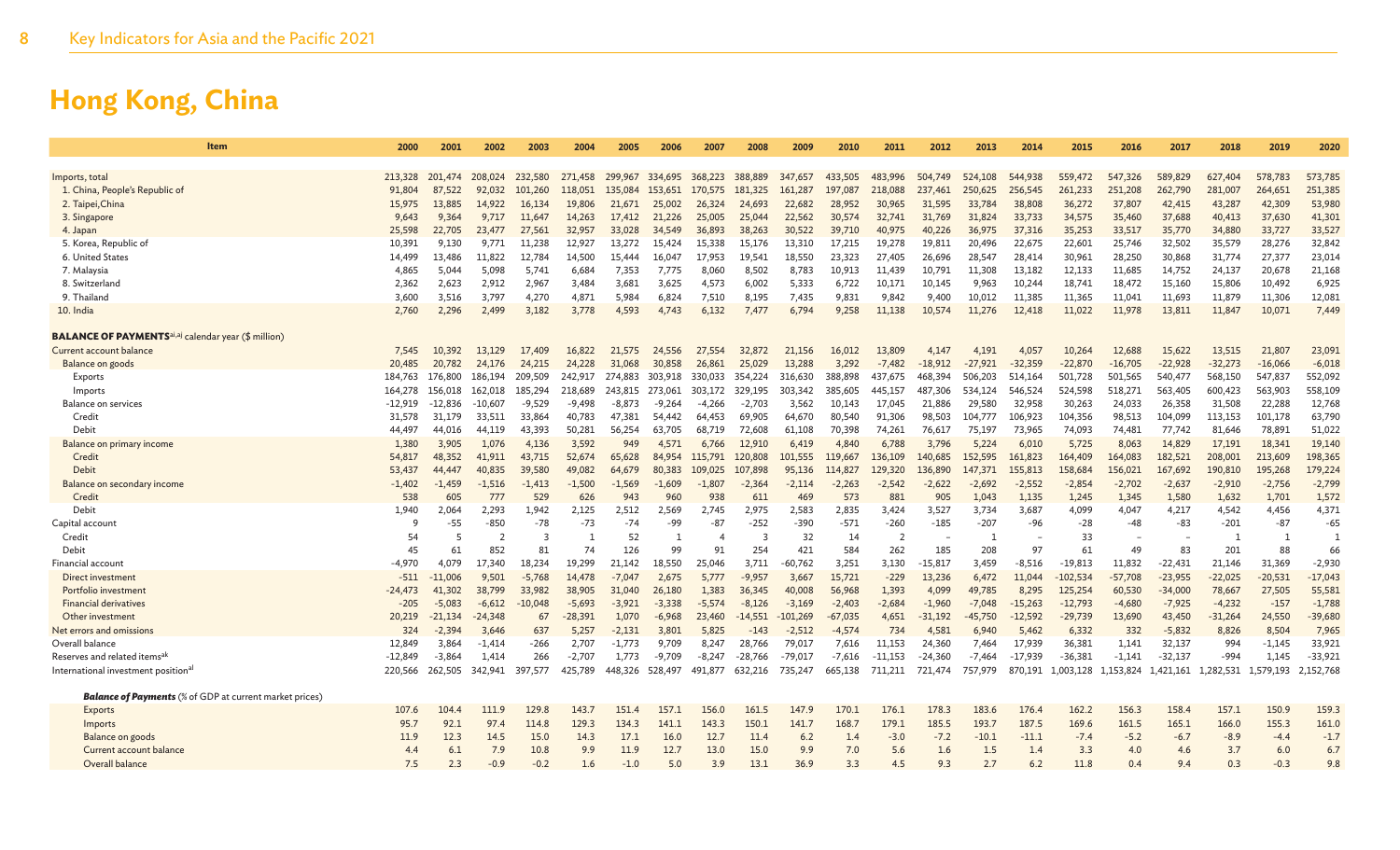| <b>INTERNATIONAL RESERVES</b> as of end of period (\$ million)<br>Total<br>311,209<br>386,294<br>424,620<br>441,349<br>107,560<br>124,278<br>431,442<br>111.174<br>111,919<br>118,388<br>123.569<br>133,210<br>152,693<br>182,527<br>255,842<br>268,743<br>285,401<br>317,362<br>328,516<br>358,773<br>29<br>80<br>77<br>87<br>86<br>102<br>Gold, national valuation<br>23<br>28<br>58<br>74<br>105<br>18<br>56<br>111<br>80<br>34<br>42<br>94<br>19<br>152,637<br>317,189<br>328,377<br>431,296<br>424,494<br>441,217<br>107,542 111,155<br>111,896<br>118,360<br>123,540<br>124,244<br>133,168<br>182,469<br>255,768<br>268,649<br>285,260<br>311,061<br>358,656<br>386,147<br>Foreign exchange<br>Reserve position in the IMF<br>69.7<br>59.2<br>59.1<br>40.1<br>30.6<br>35.9<br>68.0<br>45.8<br>61.8<br>$\cdots$<br>SDRs<br><b>EXCHANGE RATES (HK\$-\$)</b><br>7.754<br>7.834<br>7.787<br>End of period<br>7.796<br>7.797<br>7.798<br>7.763<br>7.774<br>7.753<br>7.775<br>7.802<br>7.751<br>7.756<br>7.751<br>7.754<br>7.756<br>7.751<br>7.814<br>7.775<br>7.766<br>7.787<br>7.788<br>7.777<br>7.80<br>7.787<br>7.752<br>7.784<br>7.756<br>7.756<br>7.754<br>7.752<br>7.762<br>7.793<br>7.839<br>7.836<br>7.791<br>7.799<br>7.799<br>7.768<br>7.769<br>Average of period<br><b>EXTERNAL INDEBTEDNESS</b> as of end of year (\$ billion)<br>Total debt outstanding and disbursed<br>1,357.0<br>1,675.4<br>208.3<br>179.9<br>363.0<br>386.4<br>448.0<br>470.3<br>751.6<br>689.9<br>712.5<br>879.0<br>985.0<br>1,030.6<br>1.160.7<br>1,301.0<br>1,300.3<br>1.575.3<br>1,694.8<br>544.4<br>215.5<br>Long-term debtam<br>137.9<br>158.3<br>205.9<br>229.6<br>267.0<br>278.3<br>372.7<br>398.8<br>440.6<br>522.4<br>576.8<br>85.0<br>81.9<br>134.5<br>136.5<br>204.3<br>299.0<br>565.2<br>173.0<br>Public and publicly guaranteed<br>$\cdots$<br>Private nonguaranteed<br>$\cdots$<br>$\cdots$<br>$\cdots$<br>$\ddotsc$<br>$\cdots$<br>$\cdots$<br>$\cdots$<br>$\cdots$<br>$\cdots$<br>$\cdots$<br>928.3<br>123.3<br>251.8<br>497.0<br>718.1<br>752.3<br>901.6<br>1,129.6<br>1,098.5<br>Short-term debt<br>98.0<br>225.1<br>311.6<br>312.0<br>371.4<br>545.7<br>485.6<br>649.4<br>861.8<br>916.4<br>1,052.9<br>Use of IMF credit<br><br>332.9<br>420.9<br>422.9<br>468.6<br>External debt (% of GDP)<br>121.3<br>218.2<br>239.4<br>259.0<br>281.3<br>355.2<br>314.6<br>384.5<br>396.4<br>392.4<br>420.2<br>461.5<br>106.2<br>264.9<br>446.4<br>461.6<br>Total long-term debt (% of total debt)<br>40.8<br>38.0<br>33.7<br>27.4<br>29.6<br>30.2<br>25.8<br>28.6<br>32.5<br>33.4<br>45.5<br>34.8<br>30.5<br>31.8<br>26.1<br>27.1<br>27.0<br>30.7<br>33.2<br>34.4<br>69.8<br>73.0<br>67.5<br>Short-term debt (% of total debt)<br>62.0<br>65.2<br>66.3<br>68.2<br>72.6<br>70.4<br>73.9<br>72.9<br>71.4<br>69.3<br>66.8<br>66.6<br>65.6<br>59.2<br>54.5<br>69.5<br>74.2 | <b>Item</b>                                       | 2000     | 2001     | 2002 | 2003     | 2004 | 2005 | 2006 | 2007 | 2008 | 2009 | 2010 | 2011 | 2012 | 2013 | 2014 | 2015 | 2016 | 2017     | 2018     | 2019     | 2020    |
|-------------------------------------------------------------------------------------------------------------------------------------------------------------------------------------------------------------------------------------------------------------------------------------------------------------------------------------------------------------------------------------------------------------------------------------------------------------------------------------------------------------------------------------------------------------------------------------------------------------------------------------------------------------------------------------------------------------------------------------------------------------------------------------------------------------------------------------------------------------------------------------------------------------------------------------------------------------------------------------------------------------------------------------------------------------------------------------------------------------------------------------------------------------------------------------------------------------------------------------------------------------------------------------------------------------------------------------------------------------------------------------------------------------------------------------------------------------------------------------------------------------------------------------------------------------------------------------------------------------------------------------------------------------------------------------------------------------------------------------------------------------------------------------------------------------------------------------------------------------------------------------------------------------------------------------------------------------------------------------------------------------------------------------------------------------------------------------------------------------------------------------------------------------------------------------------------------------------------------------------------------------------------------------------------------------------------------------------------------------------------------------------------------------------------------------------------------------------------------------------------------------------------------------------------------------------------------------------------------------------------------------------------------------------------------------------------------------------------------------------------------------------------------------------------------------------------------------------------------------------|---------------------------------------------------|----------|----------|------|----------|------|------|------|------|------|------|------|------|------|------|------|------|------|----------|----------|----------|---------|
|                                                                                                                                                                                                                                                                                                                                                                                                                                                                                                                                                                                                                                                                                                                                                                                                                                                                                                                                                                                                                                                                                                                                                                                                                                                                                                                                                                                                                                                                                                                                                                                                                                                                                                                                                                                                                                                                                                                                                                                                                                                                                                                                                                                                                                                                                                                                                                                                                                                                                                                                                                                                                                                                                                                                                                                                                                                                   |                                                   |          |          |      |          |      |      |      |      |      |      |      |      |      |      |      |      |      |          |          |          |         |
|                                                                                                                                                                                                                                                                                                                                                                                                                                                                                                                                                                                                                                                                                                                                                                                                                                                                                                                                                                                                                                                                                                                                                                                                                                                                                                                                                                                                                                                                                                                                                                                                                                                                                                                                                                                                                                                                                                                                                                                                                                                                                                                                                                                                                                                                                                                                                                                                                                                                                                                                                                                                                                                                                                                                                                                                                                                                   |                                                   |          |          |      |          |      |      |      |      |      |      |      |      |      |      |      |      |      |          |          |          |         |
|                                                                                                                                                                                                                                                                                                                                                                                                                                                                                                                                                                                                                                                                                                                                                                                                                                                                                                                                                                                                                                                                                                                                                                                                                                                                                                                                                                                                                                                                                                                                                                                                                                                                                                                                                                                                                                                                                                                                                                                                                                                                                                                                                                                                                                                                                                                                                                                                                                                                                                                                                                                                                                                                                                                                                                                                                                                                   |                                                   |          |          |      |          |      |      |      |      |      |      |      |      |      |      |      |      |      |          |          |          | 491,775 |
|                                                                                                                                                                                                                                                                                                                                                                                                                                                                                                                                                                                                                                                                                                                                                                                                                                                                                                                                                                                                                                                                                                                                                                                                                                                                                                                                                                                                                                                                                                                                                                                                                                                                                                                                                                                                                                                                                                                                                                                                                                                                                                                                                                                                                                                                                                                                                                                                                                                                                                                                                                                                                                                                                                                                                                                                                                                                   |                                                   |          |          |      |          |      |      |      |      |      |      |      |      |      |      |      |      |      |          |          |          | 126     |
|                                                                                                                                                                                                                                                                                                                                                                                                                                                                                                                                                                                                                                                                                                                                                                                                                                                                                                                                                                                                                                                                                                                                                                                                                                                                                                                                                                                                                                                                                                                                                                                                                                                                                                                                                                                                                                                                                                                                                                                                                                                                                                                                                                                                                                                                                                                                                                                                                                                                                                                                                                                                                                                                                                                                                                                                                                                                   |                                                   |          |          |      |          |      |      |      |      |      |      |      |      |      |      |      |      |      |          |          |          | 491,628 |
|                                                                                                                                                                                                                                                                                                                                                                                                                                                                                                                                                                                                                                                                                                                                                                                                                                                                                                                                                                                                                                                                                                                                                                                                                                                                                                                                                                                                                                                                                                                                                                                                                                                                                                                                                                                                                                                                                                                                                                                                                                                                                                                                                                                                                                                                                                                                                                                                                                                                                                                                                                                                                                                                                                                                                                                                                                                                   |                                                   |          |          |      |          |      |      |      |      |      |      |      |      |      |      |      |      |      |          |          |          | 21.0    |
|                                                                                                                                                                                                                                                                                                                                                                                                                                                                                                                                                                                                                                                                                                                                                                                                                                                                                                                                                                                                                                                                                                                                                                                                                                                                                                                                                                                                                                                                                                                                                                                                                                                                                                                                                                                                                                                                                                                                                                                                                                                                                                                                                                                                                                                                                                                                                                                                                                                                                                                                                                                                                                                                                                                                                                                                                                                                   |                                                   |          |          |      |          |      |      |      |      |      |      |      |      |      |      |      |      |      |          |          |          |         |
|                                                                                                                                                                                                                                                                                                                                                                                                                                                                                                                                                                                                                                                                                                                                                                                                                                                                                                                                                                                                                                                                                                                                                                                                                                                                                                                                                                                                                                                                                                                                                                                                                                                                                                                                                                                                                                                                                                                                                                                                                                                                                                                                                                                                                                                                                                                                                                                                                                                                                                                                                                                                                                                                                                                                                                                                                                                                   |                                                   |          |          |      |          |      |      |      |      |      |      |      |      |      |      |      |      |      |          |          |          |         |
|                                                                                                                                                                                                                                                                                                                                                                                                                                                                                                                                                                                                                                                                                                                                                                                                                                                                                                                                                                                                                                                                                                                                                                                                                                                                                                                                                                                                                                                                                                                                                                                                                                                                                                                                                                                                                                                                                                                                                                                                                                                                                                                                                                                                                                                                                                                                                                                                                                                                                                                                                                                                                                                                                                                                                                                                                                                                   |                                                   |          |          |      |          |      |      |      |      |      |      |      |      |      |      |      |      |      |          |          |          |         |
|                                                                                                                                                                                                                                                                                                                                                                                                                                                                                                                                                                                                                                                                                                                                                                                                                                                                                                                                                                                                                                                                                                                                                                                                                                                                                                                                                                                                                                                                                                                                                                                                                                                                                                                                                                                                                                                                                                                                                                                                                                                                                                                                                                                                                                                                                                                                                                                                                                                                                                                                                                                                                                                                                                                                                                                                                                                                   |                                                   |          |          |      |          |      |      |      |      |      |      |      |      |      |      |      |      |      |          |          |          | 7.753   |
|                                                                                                                                                                                                                                                                                                                                                                                                                                                                                                                                                                                                                                                                                                                                                                                                                                                                                                                                                                                                                                                                                                                                                                                                                                                                                                                                                                                                                                                                                                                                                                                                                                                                                                                                                                                                                                                                                                                                                                                                                                                                                                                                                                                                                                                                                                                                                                                                                                                                                                                                                                                                                                                                                                                                                                                                                                                                   |                                                   |          |          |      |          |      |      |      |      |      |      |      |      |      |      |      |      |      |          |          |          | 7.757   |
|                                                                                                                                                                                                                                                                                                                                                                                                                                                                                                                                                                                                                                                                                                                                                                                                                                                                                                                                                                                                                                                                                                                                                                                                                                                                                                                                                                                                                                                                                                                                                                                                                                                                                                                                                                                                                                                                                                                                                                                                                                                                                                                                                                                                                                                                                                                                                                                                                                                                                                                                                                                                                                                                                                                                                                                                                                                                   |                                                   |          |          |      |          |      |      |      |      |      |      |      |      |      |      |      |      |      |          |          |          |         |
|                                                                                                                                                                                                                                                                                                                                                                                                                                                                                                                                                                                                                                                                                                                                                                                                                                                                                                                                                                                                                                                                                                                                                                                                                                                                                                                                                                                                                                                                                                                                                                                                                                                                                                                                                                                                                                                                                                                                                                                                                                                                                                                                                                                                                                                                                                                                                                                                                                                                                                                                                                                                                                                                                                                                                                                                                                                                   |                                                   |          |          |      |          |      |      |      |      |      |      |      |      |      |      |      |      |      |          |          |          | 1,783.1 |
|                                                                                                                                                                                                                                                                                                                                                                                                                                                                                                                                                                                                                                                                                                                                                                                                                                                                                                                                                                                                                                                                                                                                                                                                                                                                                                                                                                                                                                                                                                                                                                                                                                                                                                                                                                                                                                                                                                                                                                                                                                                                                                                                                                                                                                                                                                                                                                                                                                                                                                                                                                                                                                                                                                                                                                                                                                                                   |                                                   |          |          |      |          |      |      |      |      |      |      |      |      |      |      |      |      |      |          |          |          | 609.6   |
|                                                                                                                                                                                                                                                                                                                                                                                                                                                                                                                                                                                                                                                                                                                                                                                                                                                                                                                                                                                                                                                                                                                                                                                                                                                                                                                                                                                                                                                                                                                                                                                                                                                                                                                                                                                                                                                                                                                                                                                                                                                                                                                                                                                                                                                                                                                                                                                                                                                                                                                                                                                                                                                                                                                                                                                                                                                                   |                                                   |          |          |      |          |      |      |      |      |      |      |      |      |      |      |      |      |      |          |          |          |         |
|                                                                                                                                                                                                                                                                                                                                                                                                                                                                                                                                                                                                                                                                                                                                                                                                                                                                                                                                                                                                                                                                                                                                                                                                                                                                                                                                                                                                                                                                                                                                                                                                                                                                                                                                                                                                                                                                                                                                                                                                                                                                                                                                                                                                                                                                                                                                                                                                                                                                                                                                                                                                                                                                                                                                                                                                                                                                   |                                                   |          |          |      |          |      |      |      |      |      |      |      |      |      |      |      |      |      |          |          |          |         |
|                                                                                                                                                                                                                                                                                                                                                                                                                                                                                                                                                                                                                                                                                                                                                                                                                                                                                                                                                                                                                                                                                                                                                                                                                                                                                                                                                                                                                                                                                                                                                                                                                                                                                                                                                                                                                                                                                                                                                                                                                                                                                                                                                                                                                                                                                                                                                                                                                                                                                                                                                                                                                                                                                                                                                                                                                                                                   |                                                   |          |          |      |          |      |      |      |      |      |      |      |      |      |      |      |      |      |          |          |          | 1,173.5 |
|                                                                                                                                                                                                                                                                                                                                                                                                                                                                                                                                                                                                                                                                                                                                                                                                                                                                                                                                                                                                                                                                                                                                                                                                                                                                                                                                                                                                                                                                                                                                                                                                                                                                                                                                                                                                                                                                                                                                                                                                                                                                                                                                                                                                                                                                                                                                                                                                                                                                                                                                                                                                                                                                                                                                                                                                                                                                   |                                                   |          |          |      |          |      |      |      |      |      |      |      |      |      |      |      |      |      |          |          |          |         |
|                                                                                                                                                                                                                                                                                                                                                                                                                                                                                                                                                                                                                                                                                                                                                                                                                                                                                                                                                                                                                                                                                                                                                                                                                                                                                                                                                                                                                                                                                                                                                                                                                                                                                                                                                                                                                                                                                                                                                                                                                                                                                                                                                                                                                                                                                                                                                                                                                                                                                                                                                                                                                                                                                                                                                                                                                                                                   |                                                   |          |          |      |          |      |      |      |      |      |      |      |      |      |      |      |      |      |          |          |          |         |
|                                                                                                                                                                                                                                                                                                                                                                                                                                                                                                                                                                                                                                                                                                                                                                                                                                                                                                                                                                                                                                                                                                                                                                                                                                                                                                                                                                                                                                                                                                                                                                                                                                                                                                                                                                                                                                                                                                                                                                                                                                                                                                                                                                                                                                                                                                                                                                                                                                                                                                                                                                                                                                                                                                                                                                                                                                                                   |                                                   |          |          |      |          |      |      |      |      |      |      |      |      |      |      |      |      |      |          |          |          | 514.5   |
|                                                                                                                                                                                                                                                                                                                                                                                                                                                                                                                                                                                                                                                                                                                                                                                                                                                                                                                                                                                                                                                                                                                                                                                                                                                                                                                                                                                                                                                                                                                                                                                                                                                                                                                                                                                                                                                                                                                                                                                                                                                                                                                                                                                                                                                                                                                                                                                                                                                                                                                                                                                                                                                                                                                                                                                                                                                                   |                                                   |          |          |      |          |      |      |      |      |      |      |      |      |      |      |      |      |      |          |          |          | 34.2    |
|                                                                                                                                                                                                                                                                                                                                                                                                                                                                                                                                                                                                                                                                                                                                                                                                                                                                                                                                                                                                                                                                                                                                                                                                                                                                                                                                                                                                                                                                                                                                                                                                                                                                                                                                                                                                                                                                                                                                                                                                                                                                                                                                                                                                                                                                                                                                                                                                                                                                                                                                                                                                                                                                                                                                                                                                                                                                   |                                                   |          |          |      |          |      |      |      |      |      |      |      |      |      |      |      |      |      |          |          |          | 65.8    |
|                                                                                                                                                                                                                                                                                                                                                                                                                                                                                                                                                                                                                                                                                                                                                                                                                                                                                                                                                                                                                                                                                                                                                                                                                                                                                                                                                                                                                                                                                                                                                                                                                                                                                                                                                                                                                                                                                                                                                                                                                                                                                                                                                                                                                                                                                                                                                                                                                                                                                                                                                                                                                                                                                                                                                                                                                                                                   | Debt service (% of exports of goods and services) | $\cdots$ | $\cdots$ |      | $\cdots$ |      |      |      |      |      |      |      |      |      |      |      |      |      | $\cdots$ | $\cdots$ | $\cdots$ |         |

... = data not available; | = marks break in series; - = magnitude equals zero; 0 or 0.0 = magnitude is less than half of unit employed; \$ = United States dollars; cif = cost, insurance, and freight; fob = free on board;

GDP = gross domestic product; GNI = gross national income; HK\$ = Hong Kong dollars; IMF = International Monetary Fund; km<sup>2</sup> = square kilometer; kWh = kilowatt-hour; L = liter; NPISHs = nonprofit institutions serving house

- a Data refer to resident population.
- b Excludes marine population and area of reservoirs. Figures refer to end of June for each year.
- c Annual figures are compiled based on data collected in the General Household Survey from January to December of the year concerned, as well as on midyear population estimates.
- d Figures less than 0.005 million are shown as "0.00".
- e "Others" includes electricity and gas supply; water supply; sewerage, waste management, and remediation activities; public administration; and social and personal services.
- f Refers to import, export, and wholesale trades only.
- g Data include activity for postal and courier services.
- h Refers to retail, accommodation, and food services. Accommodation services cover hotels, guesthouses, boardinghouses, and other establishments providing short-term accommodation. The retail, accommodation, and food services industries as a whole are generally referred to as the consumption- and tourism-related segment.
- Data include professional and business services.
- j GDP by economic activities is compiled based on the Hong Kong Standard Industrial Classification Version 2.0 and worked back to 2000.
- k The overall GDP level compiled using the expenditure approach is adopted as the single measure of GDP. The sum of value-added of respective economic activities at current basic prices plus taxes on products
- plus statistical discrepancy is equal to GDP by expenditure component at current market prices.
- l Refers to electricity, gas, and water supply; and waste management.
- m Refers to import, export, wholesale, and retail trades.
- n Accommodation services cover hotels, guesthouses, boardinghouses, and other establishments providing short-term accommodation.
- o Refers to professional and business services.
- p Refers to public administration, social services, and personal services.
- q Refers to ownership of premises.
- r Refers to agriculture, fishing, mining, and quarrying.
- s Refers to manufacturing; electricity, gas, steam, and air-conditioning supply; water supply; sewerage, waste management, and remediation activities; and construction.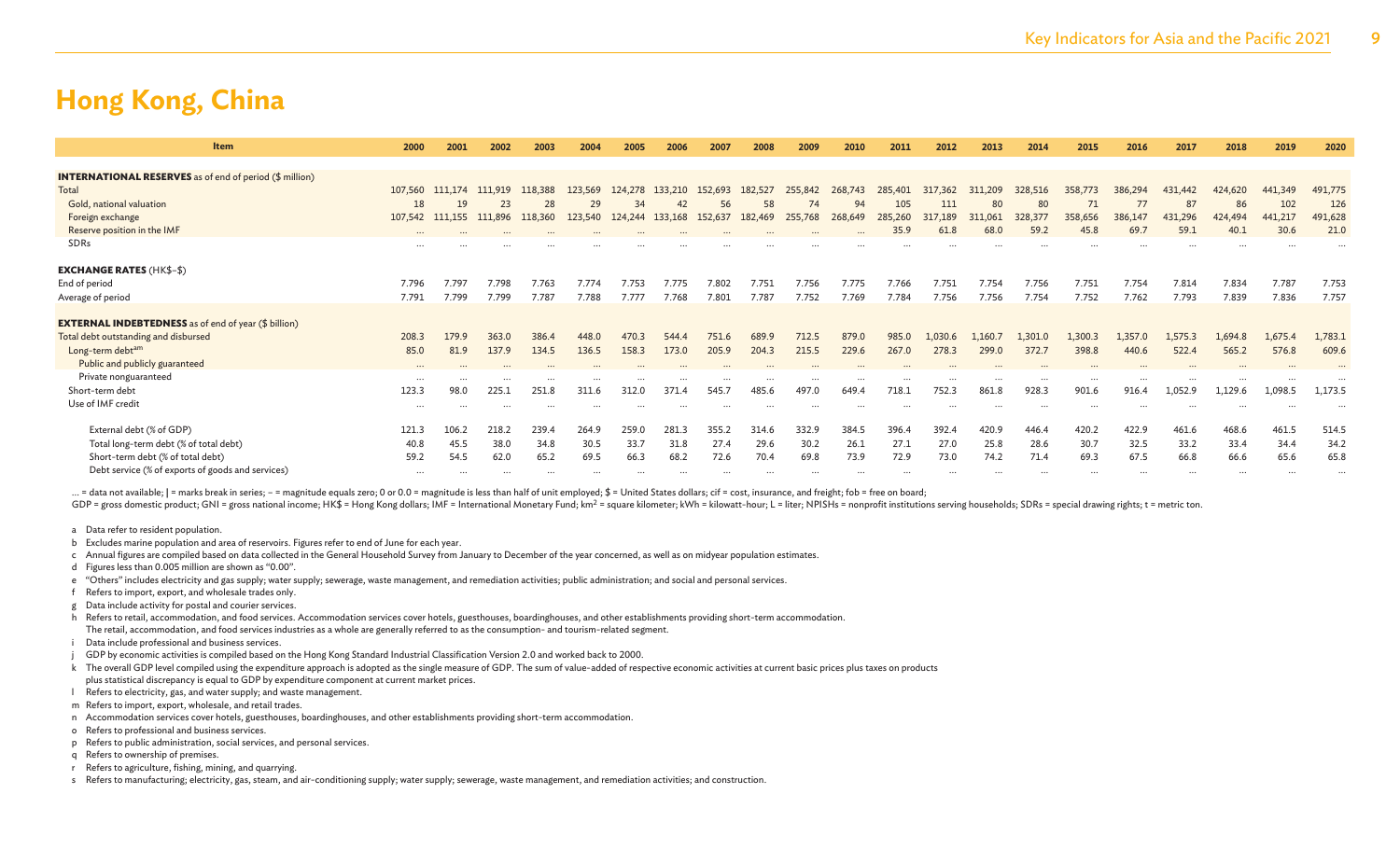- t Refers to import, export, wholesale, and retail trades; accommodation and food services; transportation, storage, postal, and courier services; information and communications; financing and insurance; real estate, professional, and business services; public administration, social services, and personal services; and ownership of premises. u Acquisitions less disposals of valuables are not compiled.
- v The statistics on trade in goods and services are compiled based on the change of ownership principle in recording goods sent abroad for processing and merchanting under the standards stipulated in the System of National
- w Data include final consumption of NPISHs.
- x GDP and real GNI in chained (2019) dollars compiled using the annually reweighted chain-linking approach have been rereferenced from 2018 to 2019. Component and aggregate data series are estimated separately using compon
- y Refers to balance on secondary income.
- z From the reference year of 2008 onward, the index of industrial production and producer price index for manufacturing industries are compiled based on the Hong Kong Standard Industrial Classification Version 2.0, which adopts the basic framework and principles of the International Standard Industrial Classification of All Economic Activities Revision 4.
- aa Figures within 500 metric tons are shown as "0.0".
- ab The average monthly household expenditure (in Hong Kong dollars) of the consumer price index (CPI) was HK\$5,500-HK\$89,999, with the base period of October 2014-September 2015. From October 2014 onward, the CPIs are compiled based on expenditure weights obtained from the 2014/2015 Household Expenditure Survey. Prior to October 2014, the CPIs were compiled based on old weights and have been rescaled to the new base period In deriving the year-on-year rates of change, indices of more than one decimal place are used in the calculation. The year-on-year rates of change before October 2015 were derived using the index series in the base periods compared with the index a year earlier in the same base period.
- ac Refers to manufacturing industries.
- ad Not applicable to Hong Kong, China.
- ae Data on claims on public nonfinancial corporations is not available.
- af Broad money liabilities are not equivalent to M2 because M2 includes liabilities to nonresidents.
- ag Including other items (net), i.e. other liabilities less other assets.
- ah M2 is the sum of legal tender notes and coins held by the public plus customers' demand deposits placed with banks plus customers' savings and time deposits with banks plus negotiable certificates of deposit issued by b ai In accordance with the accounting rules adopted in the IMF's Balance of Payments and International Investment Position Manual (sixth edition), a positive value for the balance figure in the current and capital account r
- whereas a negative value represents a deficit. In the financial nonreserve assets, increases in net financial assets and net financial labilities are shown with positive signs, and net transactions are computed by subtract Thus, a positive value in the net transactions represents a net lending, while a negative value represents a net borrowing. For the overall balance of payments, a positive value represents a surplus, whereas a negative val
- aj Data are the sum of quarterly figures converted from Hong Kong dollars to United States dollars, using the average of period exchange rates from the IMF.
- ak For purposes of analysis, a positive value in reserves and related items represents a net decrease, while a negative value represents a net increase.

al Net international investment position is the difference between total external financial assets and total external financial liabilities. Figures were converted from Hong Kong dollars to United States dollars, using the amFor 2002 onward, data include debt liabilities under direct investment relationships.

#### **Sources:**

| Population                               | Government of the Hong Kong Special Administrative Region of the People's Republic of China, Census and Statistics Department (CSD). Official communication, 15 March 2021; past communication. |
|------------------------------------------|-------------------------------------------------------------------------------------------------------------------------------------------------------------------------------------------------|
| Urban population (% of total population) | United Nations. World Urbanization Prospects 2018. https://population.un.org/wup/Download/ (accessed 10 May 2021).                                                                              |
| Labor Force                              | CSD. Official communication, 15 March 2021; past communication.                                                                                                                                 |
| <b>National Accounts</b>                 | CSD. Official communication, 15 March 2021; past communication.                                                                                                                                 |
| <b>Production Indexes</b>                |                                                                                                                                                                                                 |
| Agriculture<br>Manufacturing             | CSD. Official communication, 15 March 2021; past communication.                                                                                                                                 |
| Energy                                   | CSD. Official communication, 15 March 2021; past communication.                                                                                                                                 |
| Price Indexes                            | CSD. Official communication, 15 March 2021; past communication.                                                                                                                                 |
| Money and Interest Rates                 | Government of the Hong Kong Special Administrative Region of the People's Republic of China, Financial Services and the Treasury Bureau. Official communication, 12 March 2021.                 |
| Government Finance                       | International Monetary Fund (IMF). Government Finance Statistics. http://data.imf.org/gfs (accessed 2 June 2021).                                                                               |
| <b>External Trade</b>                    | CSD. Official communication, 15 March 2021; past communication.                                                                                                                                 |